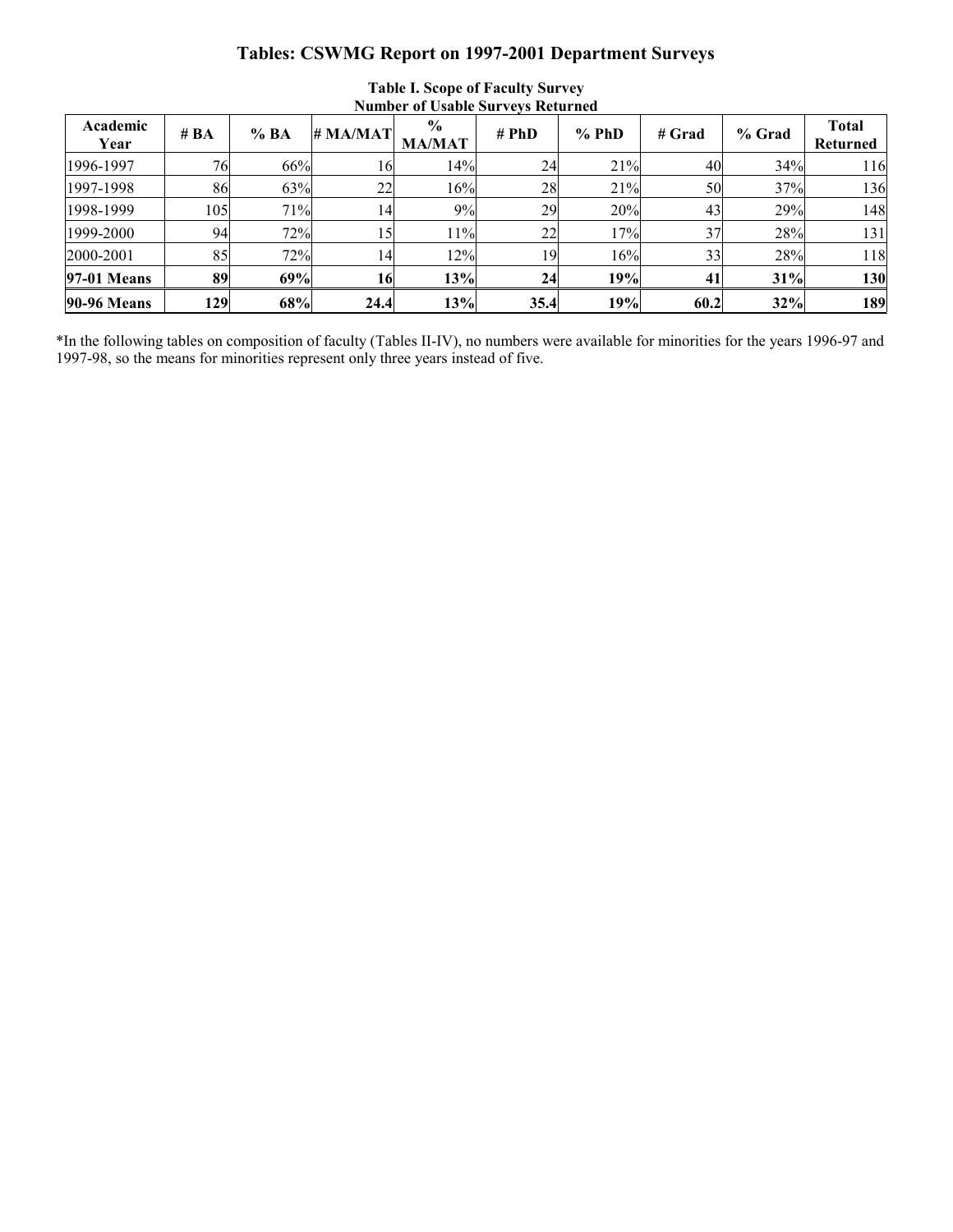|                                           | <b>According to Type of Institution</b>                 |        |              |                    |       |  |
|-------------------------------------------|---------------------------------------------------------|--------|--------------|--------------------|-------|--|
|                                           |                                                         |        | <b>WOMEN</b> | <b>MINORITIES*</b> |       |  |
| Academic Year/<br><b>Institution Type</b> | Total # faculty# faculty % of Total# faculty % of Total |        |              |                    |       |  |
| 1996-1997                                 |                                                         |        |              |                    |       |  |
| BA                                        | 330.08                                                  | 121.33 | 37%          |                    |       |  |
| <b>MA/MAT</b>                             | 132.49                                                  | 43.66  | 33%          |                    |       |  |
| <b>PhD</b>                                | 259.08                                                  | 81.33  | 31%          |                    |       |  |
| combined grad                             | 391.57                                                  | 124.99 | 32%          |                    |       |  |
| <b>Totals</b>                             | 721.65                                                  | 246.32 | 34%          |                    |       |  |
| 1997-1998                                 |                                                         |        |              |                    |       |  |
| BA                                        | 355.58                                                  | 135.33 | 38%          |                    |       |  |
| <b>MA/MAT</b>                             | 185.08                                                  | 61.75  | 33%          |                    |       |  |
| PhD                                       | 290.58                                                  | 87.83  | 30%          |                    |       |  |
| combined grad                             | 475.66                                                  | 149.58 | 31%          |                    |       |  |
| <b>Totals</b>                             | 831.24                                                  | 284.91 | 34%          |                    |       |  |
| 1998-1999                                 |                                                         |        |              |                    |       |  |
| <b>BA</b>                                 | 397.00                                                  | 152.93 | 39%          | 12                 | 3%    |  |
| <b>MA/MAT</b>                             | 99.90                                                   | 38.70  | 39%          |                    | $1\%$ |  |
| <b>PhD</b>                                | 332.62                                                  | 104.75 | 31%          | 10                 | 3%    |  |
| combined grad                             | 432.52                                                  | 143.45 | 33%          | 11.00              | 3%    |  |
| <b>Totals</b>                             | 829.52                                                  | 296.38 | 36%          | 23.00              | 3%    |  |
| 1999-2000                                 |                                                         |        |              |                    |       |  |
| <b>BA</b>                                 | 402.84                                                  | 156.94 | 39%          | 8.50               | 2%    |  |
| <b>MA/MAT</b>                             | 108.40                                                  | 39.40  | 36%          | 6.50               | 6%    |  |
| <b>PhD</b>                                | 282.50                                                  | 92.25  | 33%          | 5.00               | 2%    |  |
| combined grad                             | 390.90                                                  | 131.65 | 34%          | 11.50              | 3%    |  |
| <b>Totals</b>                             | 793.74                                                  | 288.59 | 36%          | 20.00              | 3%    |  |
| 2000-2001                                 |                                                         |        |              |                    |       |  |
| <b>BA</b>                                 | 354.98                                                  | 140.99 | 40%          | 8.50               | 2%    |  |
| <b>MA/MAT</b>                             | 104.15                                                  | 36.90  | 35%          | 2.00               | 2%    |  |
| <b>PhD</b>                                | 242.50                                                  | 88.75  | 37%          | 5.00               | 2%    |  |
| combined grad                             | 346.65                                                  | 125.65 | 36%          | 7.00               | 2%    |  |
| <b>Totals</b>                             | 701.63                                                  | 266.64 | 38%          | 15.50              | 2%    |  |
| 1997-2001 Means                           |                                                         |        |              |                    |       |  |
| BA                                        | 368.10                                                  | 141.50 | 38%          | 9.67               | 3%    |  |
| <b>MA/MAT</b>                             | 126.00                                                  | 44.08  | 35%          | 3.17               | 3%    |  |
| PhD                                       | 281.46                                                  | 90.98  | 32%          | 6.67               | 2%    |  |
| combined grad                             | 407.46                                                  | 135.06 | 33%          | 9.83               | 2%    |  |
| <b>Totals</b>                             | 775.56                                                  | 276.57 | 36%          | 19.50              | 3%    |  |
| 1990-96 Mean Totals                       | 1000.75                                                 | 301.62 | 30%          | 21.52              | 2.2%  |  |

**Table II. Composition of Faculty**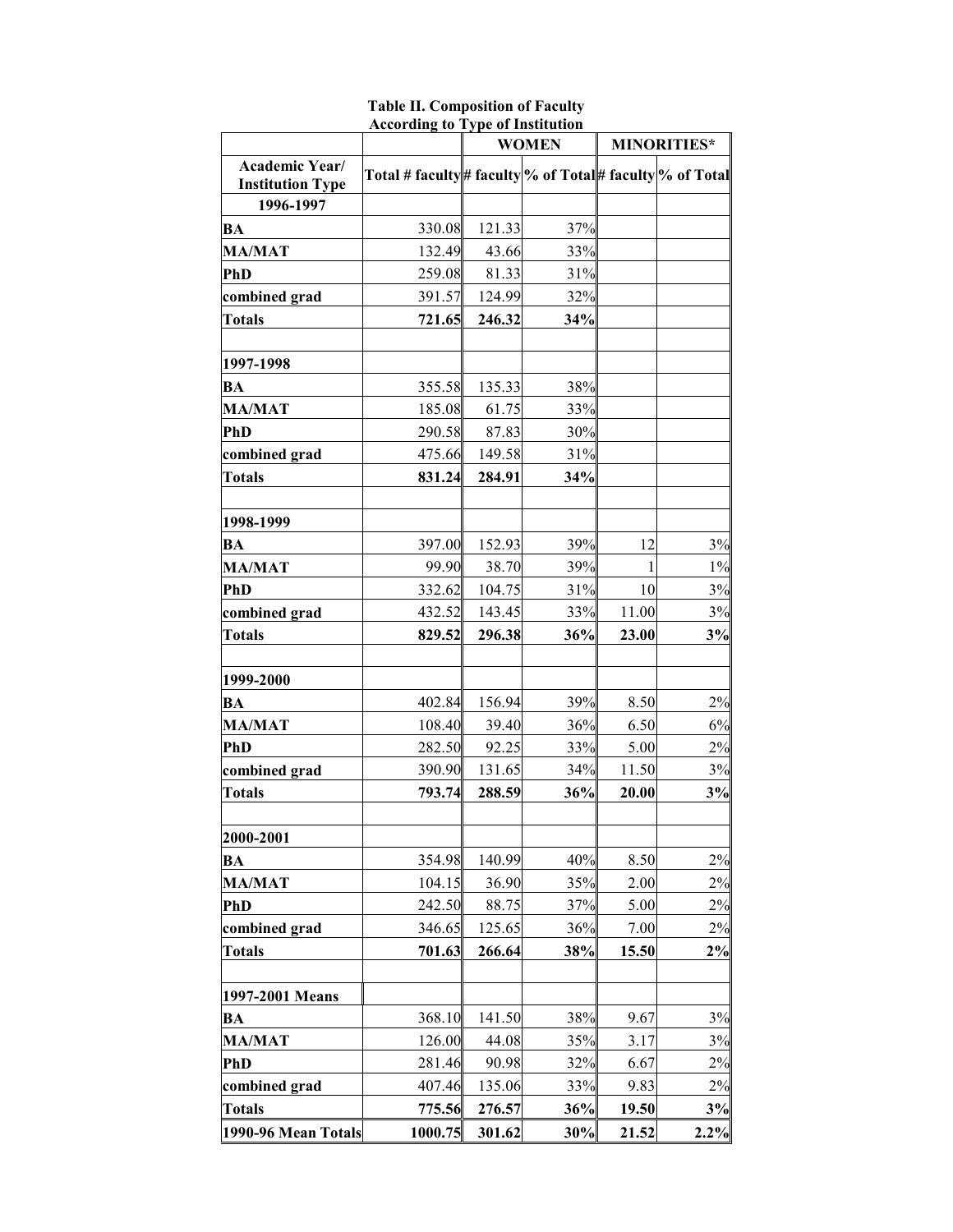|  |  |  |  |  |  |  | Table III. Tenured Faculty According to Type of Institution |
|--|--|--|--|--|--|--|-------------------------------------------------------------|
|--|--|--|--|--|--|--|-------------------------------------------------------------|

|                                           |                                    |                      | <b>MEN</b>                   |                                         |                      | <b>WOMEN</b>                 |                                              | <b>MINORITIES*</b>   |                              |                                                                       |
|-------------------------------------------|------------------------------------|----------------------|------------------------------|-----------------------------------------|----------------------|------------------------------|----------------------------------------------|----------------------|------------------------------|-----------------------------------------------------------------------|
| Academic Year/<br><b>Institution Type</b> | <b>Total</b><br>tenured<br>faculty | # tenured<br>faculty | $%$ of<br>tenured<br>faculty | % of male<br>faculty who<br>are tenured | # tenured<br>faculty | $%$ of<br>tenured<br>faculty | % of<br>female<br>faculty who<br>are tenured | # tenured<br>faculty | $%$ of<br>tenured<br>faculty | $\overline{\frac{9}{6}}$ of<br>minority<br>faculty who<br>are tenured |
| 1996-1997                                 |                                    |                      |                              |                                         |                      |                              |                                              |                      |                              |                                                                       |
| <b>BA</b>                                 | 211.00                             | 142.00               | 67%                          | 68%                                     | 69.00                | 33%                          | 57%                                          |                      |                              |                                                                       |
| <b>MA/MAT</b>                             | 79.00                              | 60.00                | 76%                          | 68%                                     | 19.00                | 24%                          | 44%                                          |                      |                              |                                                                       |
| <b>PhD</b>                                | 171.00                             | 131.00               | 77%                          | 74%                                     | 40.00                | 23%                          | 49%                                          |                      |                              |                                                                       |
| combined grad                             | 250.00                             | 191.00               | 76%                          | 72%                                     | 59.00                | 24%                          | 47%                                          |                      |                              |                                                                       |
| <b>Totals</b>                             | 461.00                             | 333.00               | 72%                          | 70%                                     | 128.00               | 28%                          | 52%                                          |                      |                              |                                                                       |
| 1997-1998                                 |                                    |                      |                              |                                         |                      |                              |                                              |                      |                              |                                                                       |
| <b>BA</b>                                 | 211.00                             | 141.00               | 67%                          | 64%                                     | 70.00                | 33%                          | 52%                                          |                      |                              |                                                                       |
| <b>MA/MAT</b>                             | 116.00                             | 87.00                | 75%                          | 71%                                     | 29.00                | 25%                          | 47%                                          |                      |                              |                                                                       |
| <b>PhD</b>                                | 197.00                             | 153.00               | 78%                          | 75%                                     | 44.00                | 22%                          | 50%                                          |                      |                              |                                                                       |
| combined grad                             | 313.00                             | 240.00               | 77%                          | 74%                                     | 73.00                | 23%                          | 49%                                          |                      |                              |                                                                       |
| <b>Totals</b>                             | 524.00                             | 381.00               | 73%                          | 70%                                     | 143.00               | 27%                          | 50%                                          |                      |                              |                                                                       |
| 1998-1999                                 |                                    |                      |                              |                                         |                      |                              |                                              |                      |                              |                                                                       |
| <b>BA</b>                                 | 235.00                             | 160.50               | 68%                          | 66%                                     | 74.50                | 32%                          | 49%                                          | 5.00                 | 2%                           | 42%                                                                   |
| <b>MA/MAT</b>                             | 62.40                              | 46.40                | 74%                          | 76%                                     | 16.00                | 26%                          | 41%                                          | 0.00                 | $0\%$                        | $0\%$                                                                 |
| <b>PhD</b>                                | 226.62                             | 172.37               | 76%                          | 76%                                     | 54.25                | 24%                          | 52%                                          | 5.00                 | 2%                           | 50%                                                                   |
| combined grad                             | 289.02                             | 218.77               | 76%                          | 76%                                     | 70.25                | 24%                          | 49%                                          | 5.00                 | 2%                           | 45%                                                                   |
| <b>Totals</b>                             | 524.02                             | 379.27               | 72%                          | 71%                                     | 144.75               | 28%                          | 49%                                          | 10.00                | 2%                           | 43%                                                                   |
| 1999-2000                                 |                                    |                      |                              |                                         |                      |                              |                                              |                      |                              |                                                                       |
| <b>BA</b>                                 | 214.05                             | 150.05               | 70%                          | 61%                                     | 64.00                | 30%                          | 41%                                          | 2.50                 | $1\%$                        | 29%                                                                   |
| <b>MA/MAT</b>                             | 63.00                              | 47.00                | 75%                          | 68%                                     | 16.00                | 25%                          | 41%                                          | 2.00                 | 3%                           | 31%                                                                   |
| <b>PhD</b>                                | 191.75                             | 143.75               | 75%                          | 76%                                     | 48.00                | 25%                          | 52%                                          | 3.00                 | $2\%$                        | 60%                                                                   |
| combined grad                             | 254.75                             | 190.75               | 75%                          | 74%                                     | 64.00                | 25%                          | 49%                                          | 5.00                 | 2%                           | 43%                                                                   |
| <b>Totals</b>                             | 468.80                             | 340.80               | 73%                          | 67%                                     | 128.00               | 27%                          | 44%                                          | 7.50                 | $2\%$                        | 38%                                                                   |
| 2000-2001                                 |                                    |                      |                              |                                         |                      |                              |                                              |                      |                              |                                                                       |
| <b>BA</b>                                 | 191.35                             | 130.85               | 68%                          | 61%                                     | 60.50                | 32%                          | 43%                                          | 1.50                 | $1\%$                        | 18%                                                                   |
| <b>MA/MAT</b>                             | 62.50                              | 44.50                | 71%                          | 66%                                     | 18.00                | 29%                          | 49%                                          | 1.00                 | 2%                           | 50%                                                                   |
| <b>PhD</b>                                | 155.75                             | 111.75               | 72%                          | 73%                                     | 44.00                | 28%                          | 50%                                          | 2.00                 | $1\%$                        | 40%                                                                   |
| combined grad                             | 218.25                             | 156.25               | 72%                          | 71%                                     | 62.00                | 28%                          | 49%                                          | 3.00                 | $1\%$                        | 43%                                                                   |
| <b>Totals</b>                             | 409.60                             | 287.10               | $70\%$                       | 66%                                     | 122.50               | 30%                          | 46%                                          | 4.50                 | $1\%$                        | 29%                                                                   |
| 1997-2001<br><b>Means</b>                 |                                    |                      |                              |                                         |                      |                              |                                              |                      |                              |                                                                       |
| <b>BA</b>                                 | 212.48                             | 144.88               | 68%                          | 64%                                     | 67.60                | 32%                          | 48%                                          | 3.00                 | $1\%$                        | 31%                                                                   |
| <b>MA/MAT</b>                             | 76.58                              | 56.98                | 74%                          | 70%                                     | 19.60                | 26%                          | 44%                                          | 1.00                 | $1\%$                        | 32%                                                                   |
| <b>PhD</b>                                | 188.42                             | 142.37               | 76%                          | 75%                                     | 46.05                | 24%                          | 51%                                          | 3.33                 | $2\%$                        | 50%                                                                   |
| combined grad                             | 265.00                             | 199.35               | 75%                          | 73%                                     | 65.65                | 25%                          | 49%                                          | 4.33                 | $2\%$                        | 44%                                                                   |
| <b>Totals</b>                             | 477.48                             | 344.23               | 72%                          | 69%                                     | 133.25               | 28%                          | 48%                                          | 7.33                 | $2\%$                        | 38%                                                                   |
| 1990-96 Means                             | 683.41                             | 525.59               | $77\%$                       | 75%                                     | 157.82               | 23%                          | 52%                                          | 10.73                | 1.6%                         | 50%                                                                   |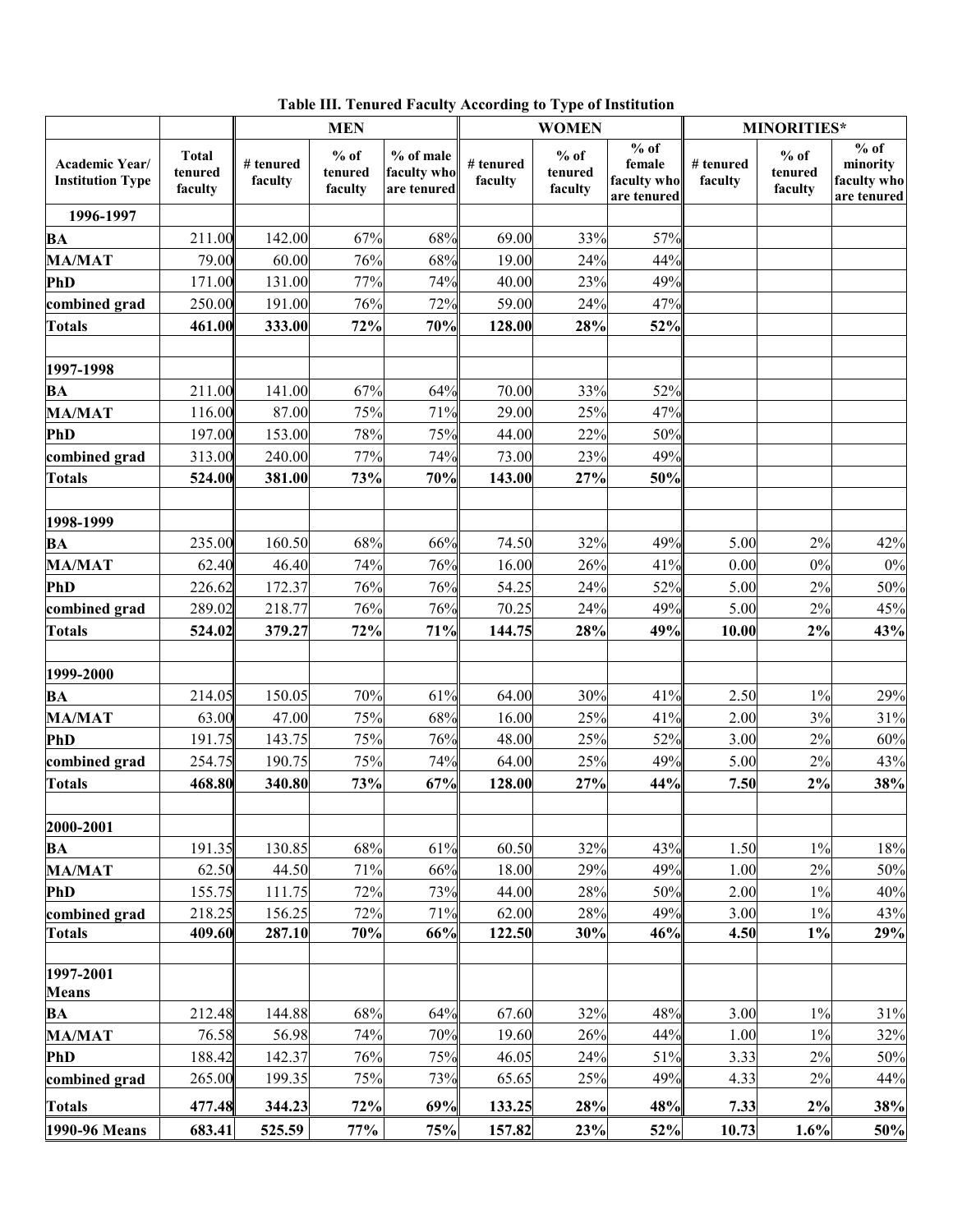|                                           |                                                 | <b>MEN</b>     |                     |                          |                                       |                                 |                                     |
|-------------------------------------------|-------------------------------------------------|----------------|---------------------|--------------------------|---------------------------------------|---------------------------------|-------------------------------------|
| Academic Year/<br><b>Institution Type</b> | <b>Total faculty</b><br>without<br>tenure (FWT) | #TT<br>faculty | $\#$ NTT<br>faculty | % of total<br><b>FWT</b> | % of male<br><b>FWT</b> who<br>are TT | % of total<br><b>TT</b> faculty | % of total<br><b>NTT</b><br>faculty |
| 1996-1997                                 |                                                 |                |                     |                          |                                       |                                 |                                     |
| <b>BA</b>                                 | 119.08                                          | 33.00          | 33.75               | 56%                      | 49%                                   | 58%                             | 54%                                 |
| <b>MA/MAT</b>                             | 53.49                                           | 10.50          | 18.33               | 54%                      | 36%                                   | 49%                             | 57%                                 |
| <b>PhD</b>                                | 88.08                                           | 23.00          | 23.75               | 53%                      | 49%                                   | 66%                             | 45%                                 |
| combined grad                             | 141.57                                          | 33.50          | 42.08               | 53%                      | 44%                                   | 59%                             | 49%                                 |
| <b>Totals</b>                             | 260.65                                          | 66.50          | 75.83               | 55%                      | 47%                                   | 59%                             | 52%                                 |
| 1997-1998                                 |                                                 |                |                     |                          |                                       |                                 |                                     |
| BA                                        | 144.58                                          | 37.00          | 42.25               | 55%                      | 47%                                   | 53%                             | 57%                                 |
| <b>MA/MAT</b>                             | 69.08                                           | 13.00          | 23.33               | 53%                      | 36%                                   | 54%                             | 52%                                 |
| <b>PhD</b>                                | 93.58                                           | 21.00          | 28.75               | 53%                      | 42%                                   | 47%                             | 59%                                 |
| combined grad                             | 162.66                                          | 34.00          | 52.08               | 53%                      | 39%                                   | 50%                             | 55%                                 |
| <b>Totals</b>                             | 307.24                                          | 71.00          | 94.33               | 54%                      | 43%                                   | 51%                             | 56%                                 |
| 1998-1999                                 |                                                 |                |                     |                          |                                       |                                 |                                     |
| BA                                        | 162.00                                          | 39.00          | 44.57               | 52%                      | 47%                                   | 56%                             | 48%                                 |
| <b>MA/MAT</b>                             | 37.50                                           | 4.00           | 10.80               | 39%                      | 27%                                   | 38%                             | 40%                                 |
| <b>PhD</b>                                | 106.00                                          | 29.00          | 26.50               | 52%                      | 52%                                   | 52%                             | 52%                                 |
| combined grad                             | 143.5                                           | 33.00          | 37.30               | 49%                      | 47%                                   | 50%                             | 48%                                 |
| <b>Totals</b>                             | 305.50                                          | 72.00          | 81.87               | 50%                      | 47%                                   | 53%                             | 48%                                 |
| 1999-2000                                 |                                                 |                |                     |                          |                                       |                                 |                                     |
| BA                                        | 188.79                                          | 35.00          | 60.85               | 51%                      | 37%                                   | 51%                             | 51%                                 |
| <b>MA/MAT</b>                             | 45.40                                           | 14.00          | 8.00                | 48%                      | 64%                                   | 63%                             | 35%                                 |
| PhD                                       | 90.75                                           | 26.00          | 20.50               | 51%                      | 56%                                   | 48%                             | 57%                                 |
| combined grad                             | 136.15                                          | 40.00          | 28.50               | 50%                      | 58%                                   | 52%                             | 48%                                 |
| <b>Totals</b>                             | 324.94                                          | 75.00          | 89.35               | 51%                      | 46%                                   | 52%                             | 50%                                 |
| 2000-2001                                 |                                                 |                |                     |                          |                                       |                                 |                                     |
| BA                                        | 163.63                                          | 31.00          | 52.14               | 51%                      | 37%                                   | 54%                             | 49%                                 |
| <b>MA/MAT</b>                             | 41.65                                           | 13.00          | 9.75                | 55%                      | 57%                                   | 71%                             | 42%                                 |
| <b>PhD</b>                                | 86.75                                           | 25.00          | 17.00               | 48%                      | 60%                                   | 47%                             | 51%                                 |
| combined grad                             | 128.4                                           | 38.00          | 26.75               | 50%                      | 59%                                   | 53%                             | 47%                                 |
| <b>Totals</b>                             | 292.03                                          | 69.00          | 78.89               | 51%                      | 47%                                   | 54%                             | 48%                                 |
| 1997-2001<br><b>Means</b>                 |                                                 |                |                     |                          |                                       |                                 |                                     |
| <b>BA</b>                                 | 155.62                                          | 35.00          | 46.71               | 53%                      | 43%                                   | 54%                             | 51%                                 |
| <b>MA/MAT</b>                             | 49.42                                           | 10.90          | 14.04               | 50%                      | 44%                                   | 56%                             | 47%                                 |
| <b>PhD</b>                                | 93.03                                           | 24.80          | 23.30               | 52%                      | 52%                                   | 51%                             | 52%                                 |
| combined grad                             | 142.46                                          | 35.70          | 37.34               | 51%                      | 49%                                   | 53%                             | 50%                                 |
| <b>Totals</b>                             | 298.07                                          | 70.70          | 84.05               | 52%                      | 46%                                   | 53%                             | 51%                                 |
| 1990-96 Means                             | 300.09                                          | 86.85          | 77.17               | 55%                      | 53%                                   | 58%                             | 51%                                 |

**Table IVa. Male Faculty Without Tenure According to Type of Institution (Note: FWT = faculty without tenure; TT = tenure-track; NTT = non-tenure-track)**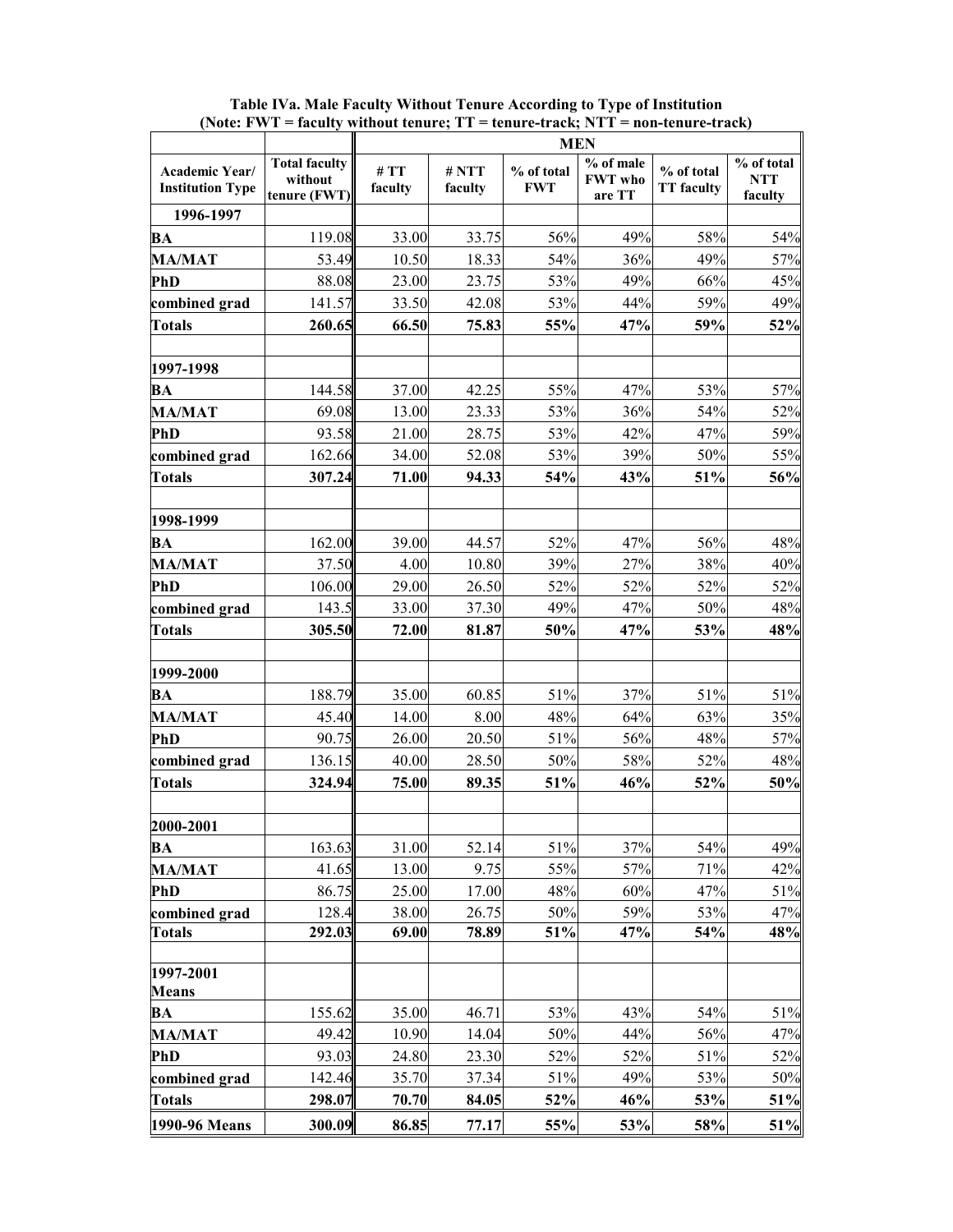| <b>WOMEN</b>                              |                                                 |                |                  |                          |                                       |                                 |                                       |
|-------------------------------------------|-------------------------------------------------|----------------|------------------|--------------------------|---------------------------------------|---------------------------------|---------------------------------------|
| Academic Year/<br><b>Institution Type</b> | <b>Total faculty</b><br>without<br>tenure (FWT) | #TT<br>faculty | # NTT<br>faculty | % of total<br><b>FWT</b> | % of male<br><b>FWT</b> who<br>are TT | % of total<br><b>TT</b> faculty | $%$ of total<br><b>NTT</b><br>faculty |
| 1996-1997                                 |                                                 |                |                  |                          |                                       |                                 |                                       |
| BA                                        | 119.08                                          | 24.00          | 28.33            | 44%                      | 46%                                   | 42%                             | 46%                                   |
| <b>MA/MAT</b>                             | 53.49                                           | 11.00          | 13.66            | 46%                      | 45%                                   | 51%                             | 43%                                   |
| <b>PhD</b>                                | 88.08                                           | 12.00          | 29.33            | 47%                      | 29%                                   | 34%                             | 55%                                   |
| combined grad                             | 141.57                                          | 23.00          | 42.99            | 47%                      | 35%                                   | 41%                             | 51%                                   |
| <b>Totals</b>                             | 260.65                                          | 47.00          | 71.32            | 45%                      | 40%                                   | 41%                             | 48%                                   |
| 1997-1998                                 |                                                 |                |                  |                          |                                       |                                 |                                       |
| BA                                        | 144.58                                          | 33.00          | 32.33            | 45%                      | 51%                                   | 47%                             | 43%                                   |
| <b>MA/MAT</b>                             | 69.08                                           | 11.00          | 21.75            | 47%                      | 34%                                   | 46%                             | 48%                                   |
| <b>PhD</b>                                | 93.58                                           | 23.50          | 20.33            | $47\sqrt{2}$             | 54%                                   | 53%                             | 41%                                   |
| combined grad                             | 162.66                                          | 34.50          | 42.08            | 47%                      | 45%                                   | 50%                             | 45%                                   |
| <b>Totals</b>                             | 307.24                                          | 67.50          | 74.41            | 46%                      | 48%                                   | 49%                             | 44%                                   |
| 1998-1999                                 |                                                 |                |                  |                          |                                       |                                 |                                       |
| BA                                        | 162.00                                          | 30.60          | 47.83            | 48%                      | 39%                                   | 44%                             | 52%                                   |
| <b>MA/MAT</b>                             | 37.50                                           | 6.40           | 16.30            | 61%                      | 28%                                   | 62%                             | 60%                                   |
| <b>PhD</b>                                | 106.00                                          | 26.50          | 24.00            | 48%                      | 52%                                   | 48%                             | 48%                                   |
| combined grad                             | 143.5                                           | 32.90          | 40.30            | 51%                      | 45%                                   | 50%                             | 52%                                   |
| <b>Totals</b>                             | 305.50                                          | 63.50          | 88.13            | 50%                      | 42%                                   | 47%                             | 52%                                   |
| 1999-2000                                 |                                                 |                |                  |                          |                                       |                                 |                                       |
| BA                                        | 188.79                                          | 33.5           | 59.44            | 49%                      | 36%                                   | 49%                             | 49%                                   |
| <b>MA/MAT</b>                             | 45.40                                           | 8.4            | 15.00            | 52%                      | 36%                                   | 38%                             | 65%                                   |
| PhD                                       | 90.75                                           | 28.5           | 15.75            | 49%                      | 64%                                   | 52%                             | 43%                                   |
| combined grad                             | 136.15                                          | 36.90          | 30.75            | 50%                      | 55%                                   | 48%                             | 52%                                   |
| <b>Totals</b>                             | 324.94                                          | 70.40          | 90.19            | 49%                      | 44%                                   | 48%                             | 50%                                   |
| 2000-2001                                 |                                                 |                |                  |                          |                                       |                                 |                                       |
| BA                                        | 163.63                                          | 26.00          | 54.49            | 49%                      | 32%                                   | 46%                             | 51%                                   |
| <b>MA/MAT</b>                             | 41.65                                           | 5.40           | 13.50            | 45%                      | 29%                                   | 29%                             | 58%                                   |
| <b>PhD</b>                                | 86.75                                           | 28.50          | 16.25            | 52%                      | 64%                                   | 53%                             | 49%                                   |
| combined grad                             | 128.4                                           | 33.90          | 29.75            | 50%                      | 53%                                   | 47%                             | 53%                                   |
| <b>Totals</b>                             | 292.03                                          | 59.90          | 84.24            | 49%                      | 42%                                   | 46%                             | 52%                                   |
| 1997-2001<br><b>Means</b>                 |                                                 |                |                  |                          |                                       |                                 |                                       |
| BA                                        | 155.62                                          | 29.42          | 44.48            | 47%                      | 40%                                   | 46%                             | 49%                                   |
| <b>MA/MAT</b>                             | 49.42                                           | 8.44           | 16.04            | 50%                      | 34%                                   | 44%                             | 53%                                   |
| <b>PhD</b>                                | 93.03                                           | 23.80          | 21.13            | 48%                      | 53%                                   | 49%                             | 48%                                   |
| combined grad                             | 142.46                                          | 32.24          | 37.17            | 49%                      | 46%                                   | 47%                             | 50%                                   |
| <b>Totals</b>                             | 298.07                                          | 61.66          | 81.66            | 48%                      | 43%                                   | 47%                             | 49%                                   |
| 1990-96 Means                             | 300.09                                          | 63             | 73.08            | 45%                      | 46%                                   | 42%                             | 49%                                   |

**Table IVb. Female Faculty Without Tenure According to Type of Institution (Note: FWT = faculty without tenure; TT = tenure-track; NTT = non-tenure-track)**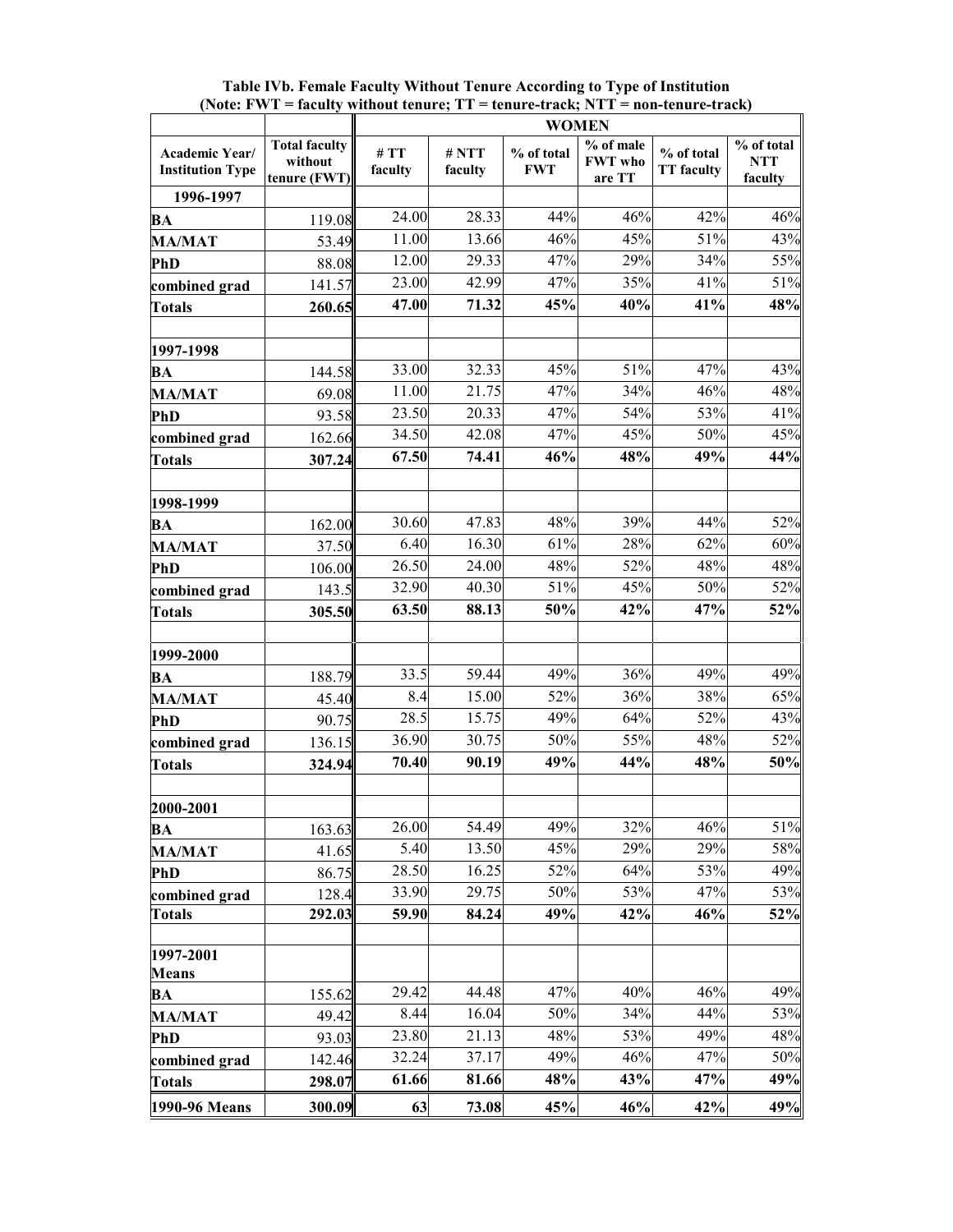|                                           |                                                 | <b>MINORITIES*</b> |                  |                          |                                       |                                 |                                     |  |
|-------------------------------------------|-------------------------------------------------|--------------------|------------------|--------------------------|---------------------------------------|---------------------------------|-------------------------------------|--|
| Academic Year/<br><b>Institution Type</b> | <b>Total faculty</b><br>without<br>tenure (FWT) | #TT<br>faculty     | # NTT<br>faculty | % of total<br><b>FWT</b> | % of male<br><b>FWT</b> who<br>are TT | % of total<br><b>TT</b> faculty | % of total<br><b>NTT</b><br>faculty |  |
| 1998-1999                                 |                                                 |                    |                  |                          |                                       |                                 |                                     |  |
| <b>BA</b>                                 | 162.00                                          | 4.00               | 3.00             | 4%                       | 57%                                   | 6%                              | 3%                                  |  |
| <b>MA/MAT</b>                             | 37.50                                           | 0.00               | 1.00             | 3%                       | 0%                                    | 0%                              | 4%                                  |  |
| PhD                                       | 106.00                                          | 4.00               | 1.00             | 5%                       | 80%                                   | 7%                              | 2%                                  |  |
| combined grad                             | 143.5                                           | 4.00               | 2.00             | 4%                       | 67%                                   | 6%                              | 3%                                  |  |
| <b>Totals</b>                             | 305.50                                          | 8.00               | 5.00             | 4%                       | 62%                                   | 6%                              | 3%                                  |  |
| 1999-2000                                 |                                                 |                    |                  |                          |                                       |                                 |                                     |  |
| BA                                        | 188.79                                          | 3.00               | 3.00             | 3%                       | 50%                                   | 4%                              | 2%                                  |  |
| <b>MA/MAT</b>                             | 45.40                                           | 4.00               | 0.50             | 10%                      | 89%                                   | 18%                             | 2%                                  |  |
| PhD                                       | 90.75                                           | 2.00               | 0.00             | 2%                       | 100%                                  | 4%                              | 0%                                  |  |
| combined grad                             | 136.15                                          | 6.00               | 0.50             | $5\%$                    | 92%                                   | 8%                              | $1\%$                               |  |
| <b>Totals</b>                             | 324.94                                          | 9.00               | 3.50             | 4%                       | 72%                                   | 6%                              | $2\%$                               |  |
| 2000-2001                                 |                                                 |                    |                  |                          |                                       |                                 |                                     |  |
| BA                                        | 163.63                                          | 2.00               | 5.00             | 4%                       | 29%                                   | 4%                              | 5%                                  |  |
| <b>MA/MAT</b>                             | 41.65                                           | 1.00               | 0.00             | 2%                       | 100%                                  | 5%                              | $0\%$                               |  |
| PhD                                       | 86.75                                           | 3.00               | 0.00             | 3%                       | 100%                                  | 6%                              | 0%                                  |  |
| combined grad                             | 128.4                                           | 4.00               | 0.00             | 3%                       | 100%                                  | 6%                              | $0\%$                               |  |
| <b>Totals</b>                             | 292.03                                          | 6.00               | 5.00             | 4%                       | 55%                                   | 5%                              | 3%                                  |  |
| 1999-2001<br>Means*                       |                                                 |                    |                  |                          |                                       |                                 |                                     |  |
| BA                                        | 155.62                                          | 3.00               | 3.67             | 4%                       | 45%                                   | 5%                              | 4%                                  |  |
| <b>MA/MAT</b>                             | 49.42                                           | 1.67               | 0.50             | 4%                       | 77%                                   | 9%                              | 2%                                  |  |
| PhD                                       | 93.03                                           | 3.00               | 0.33             | 4%                       | 90%                                   | 6%                              | $1\%$                               |  |
| combined grad                             | 142.46                                          | 4.67               | 0.83             | 4%                       | 85%                                   | 7%                              | $1\%$                               |  |
| <b>Totals</b>                             | 298.07                                          | 7.67               | 4.50             | 4%                       | 63%                                   | 6%                              | 3%                                  |  |
| 1990-96 Meanss                            | 300.09                                          | 4.25               | 4.73             | 3.0%                     | 47%                                   | 2.8%                            | 3.2%                                |  |

**Table IVc. Minority Faculty Without Tenure According to Type of Institution (Note: FWT = faculty without tenure; TT = tenure-track; NTT = non-tenure-track)**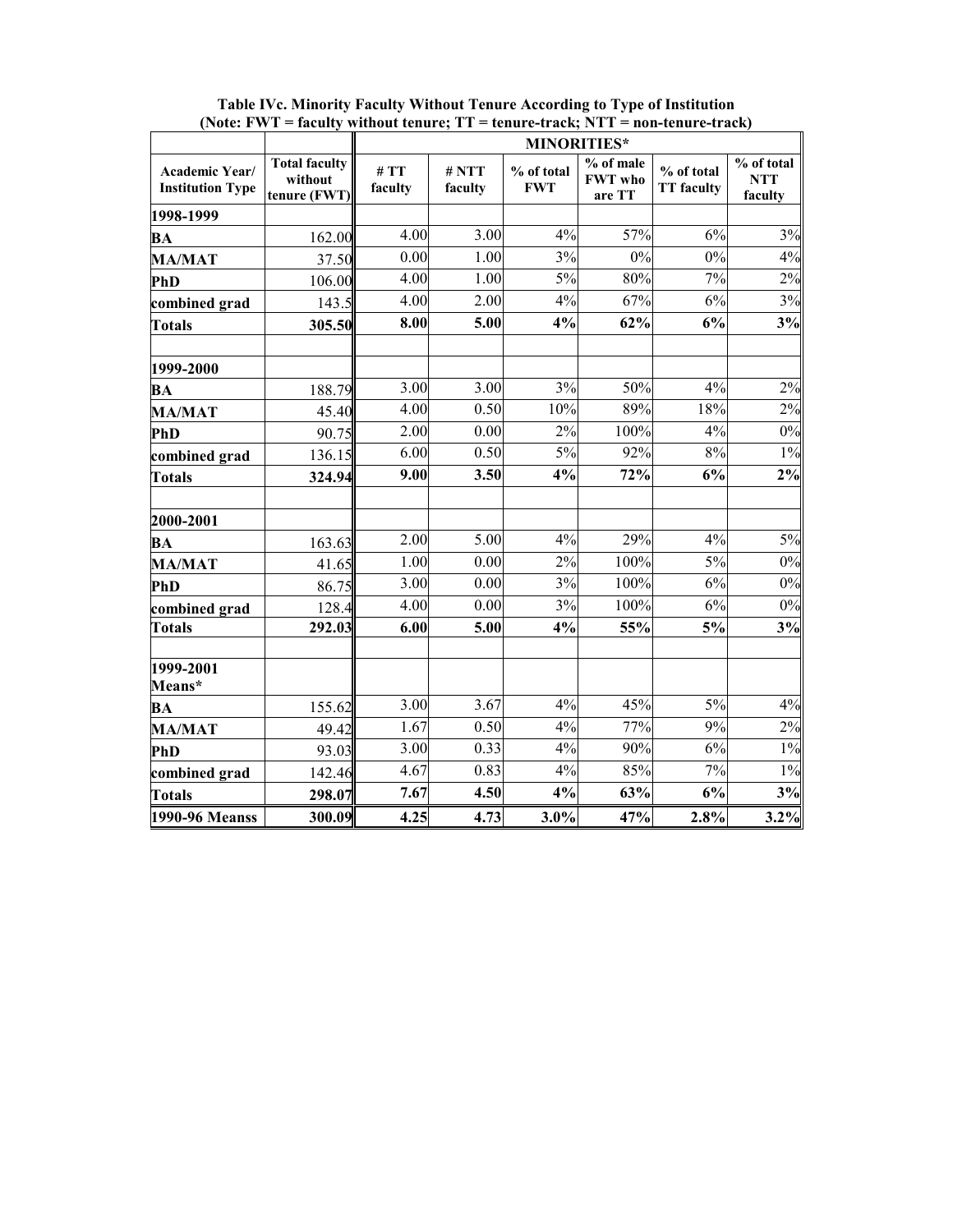| Academic Year/<br><b>Institution Type</b> | Total #<br>Granted<br><b>Tenure</b> | # of<br>Women<br>Granted<br><b>Tenure</b> | $%$ of<br><b>Tenure</b><br><b>Awards to</b><br>Women | # of<br><b>Minorities</b><br>Granted<br><b>Tenure</b> | % of Tenure<br><b>Awards to</b><br><b>Minorities</b> |
|-------------------------------------------|-------------------------------------|-------------------------------------------|------------------------------------------------------|-------------------------------------------------------|------------------------------------------------------|
| 1996-1997                                 |                                     |                                           |                                                      |                                                       |                                                      |
| BA                                        | 13                                  | 7                                         | 54%                                                  | 1                                                     | 7.7%                                                 |
| <b>MA/MAT</b>                             | 4                                   | 3                                         | 75%                                                  | $\boldsymbol{0}$                                      | 0.0%                                                 |
| PhD                                       | 6                                   | $\overline{c}$                            | 33%                                                  | $\boldsymbol{0}$                                      | 0.0%                                                 |
| combined grad                             | 10                                  | 5                                         | 50%                                                  | $\boldsymbol{0}$                                      | $0.0\%$                                              |
| <b>Totals</b>                             | 23                                  | 12                                        | 52%                                                  | 1                                                     | 4.3%                                                 |
|                                           |                                     |                                           |                                                      |                                                       |                                                      |
| 1997-1998                                 |                                     |                                           |                                                      |                                                       |                                                      |
| BA                                        | 4                                   | 1                                         | 25%                                                  | $\boldsymbol{0}$                                      | $0.0\%$                                              |
| <b>MA/MAT</b>                             | $\overline{2}$                      | 1                                         | 50%                                                  | 1                                                     | 50.0%                                                |
| PhD                                       | $\overline{7}$                      | 1                                         | 14%                                                  | $\boldsymbol{0}$                                      | 0.0%                                                 |
| combined grad                             | 9                                   | $\overline{2}$                            | 22%                                                  | $\mathbf{1}$                                          | 11.1%                                                |
| <b>Totals</b>                             | 13                                  | 3                                         | 23%                                                  | 1                                                     | 7.7%                                                 |
|                                           |                                     |                                           |                                                      |                                                       |                                                      |
| 1998-1999                                 |                                     |                                           |                                                      |                                                       |                                                      |
| BA                                        | 8                                   | 3                                         | 38%                                                  | 1                                                     | 12.5%                                                |
| <b>MA/MAT</b>                             | $\overline{2}$                      | 1                                         | 50%                                                  | $\boldsymbol{0}$                                      | $0.0\%$                                              |
| PhD                                       | 5.75                                | 2.75                                      | 48%                                                  | $\boldsymbol{0}$                                      | 0.0%                                                 |
| combined grad                             | 7.75                                | 3.75                                      | 48%                                                  | $\boldsymbol{0}$                                      | $0.0\%$                                              |
| <b>Totals</b>                             | 15.75                               | 6.75                                      | 43%                                                  | 1                                                     | 6.3%                                                 |
|                                           |                                     |                                           |                                                      |                                                       |                                                      |
| 1999-2000                                 |                                     |                                           |                                                      |                                                       |                                                      |
| BA                                        | 11                                  | $\overline{7}$                            | 64%                                                  | $\boldsymbol{0}$                                      | 0.0%                                                 |
| <b>MA/MAT</b>                             | 6                                   | $\overline{\mathcal{L}}$                  | 67%                                                  | 1                                                     | 16.7%                                                |
| PhD                                       | $\overline{7}$                      | $\overline{c}$                            | 29%                                                  | $\boldsymbol{0}$                                      | $0.0\%$                                              |
| combined grad                             | 13                                  | 6                                         | 46%                                                  | 1                                                     | 7.7%                                                 |
| <b>Totals</b>                             | 24                                  | 13                                        | 54%                                                  | 1                                                     | 4.2%                                                 |
|                                           |                                     |                                           |                                                      |                                                       |                                                      |
| 2000-2001                                 |                                     |                                           |                                                      |                                                       |                                                      |
| BA                                        | $\overline{9}$                      | 3                                         | 33%                                                  | $\mathbf{1}$                                          | 11.1%                                                |
| <b>MA/MAT</b>                             | $\overline{2}$                      | $\boldsymbol{0}$                          | $0\%$                                                | $\boldsymbol{0}$                                      | 0.0%                                                 |
| PhD                                       | 5<br>$\overline{7}$                 | 3<br>3                                    | 60%<br>43%                                           | $\boldsymbol{0}$<br>$\boldsymbol{0}$                  | 0.0%<br>0.0%                                         |
| combined grad                             |                                     |                                           |                                                      |                                                       |                                                      |
| <b>Totals</b>                             | 16                                  | 6                                         | 38%                                                  | 1                                                     | 6.3%                                                 |
|                                           |                                     |                                           |                                                      |                                                       |                                                      |
| 1997-2001<br><b>Means</b>                 |                                     |                                           |                                                      |                                                       |                                                      |
| BA                                        | 9                                   | 4.2                                       | 47%                                                  | 0.6                                                   | 6.7%                                                 |
| <b>MA/MAT</b>                             | 3.2                                 | 1.8                                       | 56%                                                  | 0.4                                                   | 12.5%                                                |
| PhD                                       | 6.15                                | 2.15                                      | 35%                                                  | $\mathbf{0}$                                          | 0.0%                                                 |
| combined grad                             | 9.35                                | 3.95                                      | 42%                                                  | 0.4                                                   | 4.3%                                                 |
| <b>Totals</b>                             | 18.35                               | 8.15                                      | 44%                                                  | 1                                                     | 5.4%                                                 |
| 1990-96 Means                             | 29                                  | 12.9                                      | 45%                                                  | 0.9                                                   | $3.0\%$                                              |

**Table Va: Grants of Tenure According to Type of Institution**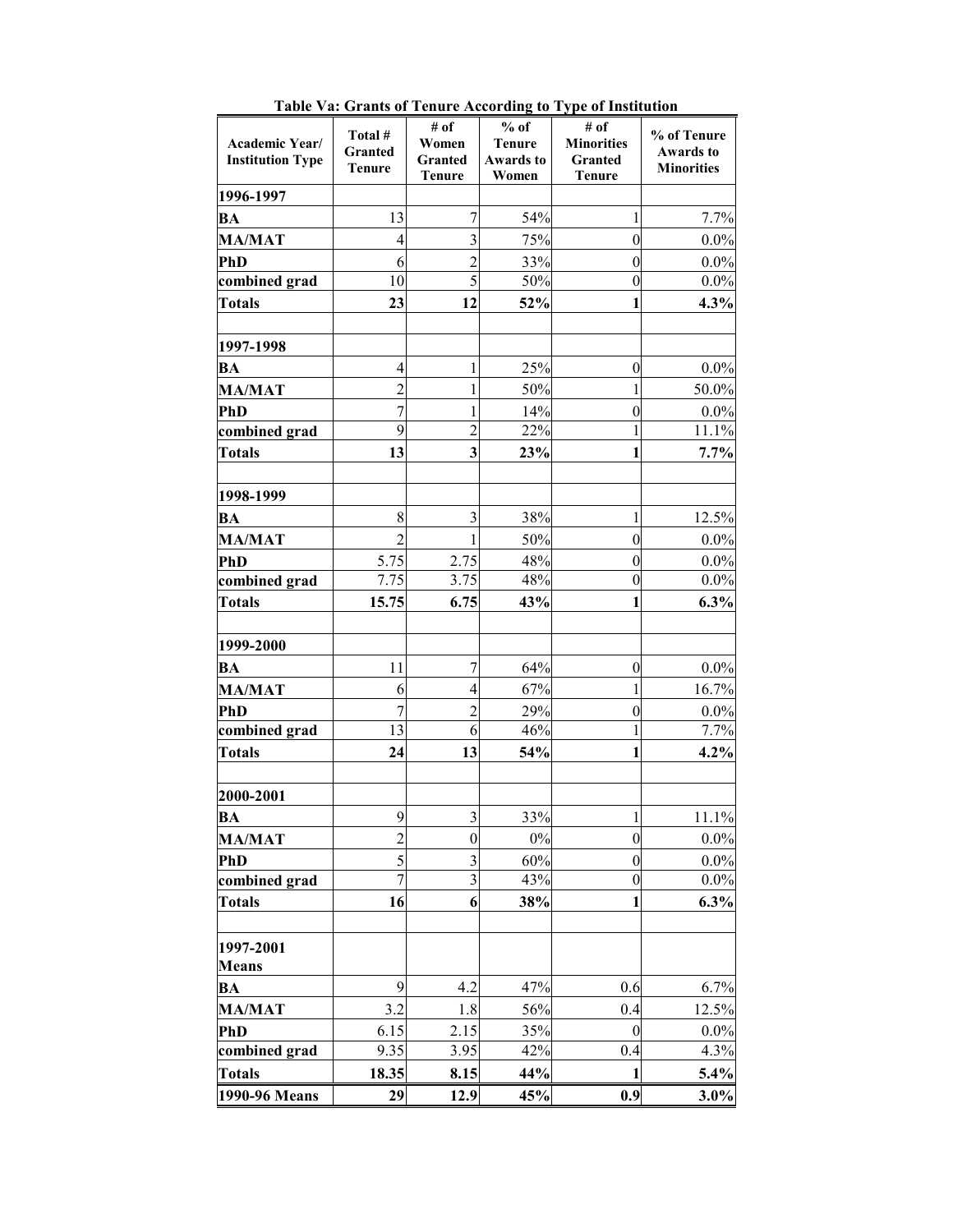| Academic Year/<br><b>Institution Type</b> | Total #<br><b>Denied</b><br><b>Tenure</b> | # of<br>Women<br><b>Denied</b><br><b>Tenure</b> | $%$ of<br><b>Tenure</b><br><b>Denials</b> to<br>Women | # of<br><b>Minorities</b><br><b>Denied</b><br><b>Tenure</b> | % of Tenure<br><b>Denials to</b><br><b>Minorities</b> |
|-------------------------------------------|-------------------------------------------|-------------------------------------------------|-------------------------------------------------------|-------------------------------------------------------------|-------------------------------------------------------|
| 1996-1997                                 |                                           |                                                 |                                                       |                                                             |                                                       |
| <b>BA</b>                                 | 1                                         | $\mathbf{1}$                                    | 100%                                                  | $\boldsymbol{0}$                                            | $0.0\%$                                               |
| <b>MA/MAT</b>                             | $\overline{0}$                            | $\mathbf{0}$                                    | 0.0%                                                  | $\mathbf{0}$                                                | $0.0\%$                                               |
| <b>PhD</b>                                | $\boldsymbol{0}$                          | $\boldsymbol{0}$                                | $0.0\%$                                               | $\boldsymbol{0}$                                            | 0.0%                                                  |
| combined grad                             | $\overline{0}$                            | $\boldsymbol{0}$                                | $0.0\%$                                               | $\overline{0}$                                              | 0.0%                                                  |
| <b>Totals</b>                             | 1                                         | 1                                               | 100%                                                  | $\bf{0}$                                                    | $0.0\%$                                               |
|                                           |                                           |                                                 |                                                       |                                                             |                                                       |
| 1997-1998                                 |                                           |                                                 |                                                       |                                                             |                                                       |
| <b>BA</b>                                 | 3                                         | 1                                               | 33%                                                   | $\boldsymbol{0}$                                            | $0.0\%$                                               |
| <b>MA/MAT</b>                             | 1                                         | 1                                               | 100%                                                  | $\mathbf{0}$                                                | $0.0\%$                                               |
| <b>PhD</b>                                | $\boldsymbol{0}$                          | $\boldsymbol{0}$                                | $0.0\%$                                               | $\boldsymbol{0}$                                            | 0.0%                                                  |
| combined grad                             | 1                                         | 1                                               | 100%                                                  | $\boldsymbol{0}$                                            | 0.0%                                                  |
| <b>Totals</b>                             | 4                                         | $\mathbf{2}$                                    | 50%                                                   | $\bf{0}$                                                    | $0.0\%$                                               |
|                                           |                                           |                                                 |                                                       |                                                             |                                                       |
| 1998-1999                                 |                                           |                                                 |                                                       |                                                             |                                                       |
| BA                                        | 1                                         | $\boldsymbol{0}$                                | $0.0\%$                                               | $\boldsymbol{0}$                                            | $0.0\%$                                               |
| <b>MA/MAT</b>                             | $\overline{0}$                            | $\boldsymbol{0}$                                | $0.0\%$                                               | $\overline{0}$                                              | $0.0\%$                                               |
| <b>PhD</b>                                | $\boldsymbol{0}$                          | $\boldsymbol{0}$                                | $0.0\%$                                               | $\boldsymbol{0}$                                            | 0.0%                                                  |
| combined grad                             | $\boldsymbol{0}$                          | $\theta$                                        | 0.0%                                                  | $\boldsymbol{0}$                                            | $0.0\%$                                               |
| <b>Totals</b>                             | 1                                         | $\bf{0}$                                        | $0\%$                                                 | $\bf{0}$                                                    | $0.0\%$                                               |
| 1999-2000                                 |                                           |                                                 |                                                       |                                                             |                                                       |
| <b>BA</b>                                 | 1                                         | $\mathbf{1}$                                    | 100%                                                  | $\boldsymbol{0}$                                            | $0.0\%$                                               |
| <b>MA/MAT</b>                             | 1                                         | 1                                               | 100%                                                  | $\boldsymbol{0}$                                            | $0.0\%$                                               |
| <b>PhD</b>                                | $\overline{0}$                            | $\boldsymbol{0}$                                | 0.0%                                                  | $\boldsymbol{0}$                                            | 0.0%                                                  |
| combined grad                             | 1                                         | 1                                               | 100%                                                  | $\boldsymbol{0}$                                            | $0.0\%$                                               |
| <b>Totals</b>                             | $\overline{2}$                            | $\mathbf{2}$                                    | 100%                                                  | $\bf{0}$                                                    | $0.0\%$                                               |
|                                           |                                           |                                                 |                                                       |                                                             |                                                       |
| 2000-2001                                 |                                           |                                                 |                                                       |                                                             |                                                       |
| $\overline{BA}$                           | $\boldsymbol{0}$                          | $\boldsymbol{0}$                                | $\boldsymbol{0}$                                      | $\boldsymbol{0}$                                            | $0.0\%$                                               |
| <b>MA/MAT</b>                             | $\overline{0}$                            | $\boldsymbol{0}$                                | $\boldsymbol{0}$                                      | $\boldsymbol{0}$                                            | 0.0%                                                  |
| <b>PhD</b>                                | $\boldsymbol{0}$                          | $\boldsymbol{0}$                                | $\boldsymbol{0}$                                      | $\boldsymbol{0}$                                            | 0.0%                                                  |
| combined grad                             | $\overline{0}$                            | $\boldsymbol{0}$                                | $\boldsymbol{0}$                                      | $\boldsymbol{0}$                                            | $0.0\%$                                               |
| <b>Totals</b>                             | $\bf{0}$                                  | $\bf{0}$                                        | $\bf{0}$                                              | $\bf{0}$                                                    | $0.0\%$                                               |
|                                           |                                           |                                                 |                                                       |                                                             |                                                       |
| 1997-2001<br><b>Means</b>                 |                                           |                                                 |                                                       |                                                             |                                                       |
| BA                                        | 1.2                                       | 0.6                                             | 50%                                                   | $\boldsymbol{0}$                                            | $0.0\%$                                               |
| <b>MA/MAT</b>                             | 0.4                                       | 0.4                                             | 100%                                                  | $\boldsymbol{0}$                                            | 0.0%                                                  |
| PhD                                       | $\mathbf{0}$                              | $\boldsymbol{0}$                                | 0.0%                                                  | $\boldsymbol{0}$                                            | $0.0\%$                                               |
| combined grad                             | 0.4                                       | 0.4                                             | 100%                                                  | $\overline{0}$                                              | $0.0\%$                                               |
| <b>Totals</b>                             | 1.6                                       | 1                                               | 63%                                                   | $\bf{0}$                                                    | $0.0\%$                                               |
| 1990-96 Means                             | 4.7                                       | 1.3                                             | 27%                                                   | $\boldsymbol{0}$                                            | $0.0\%$                                               |

**Table Vb: Denials of Tenure According to Type of Institution**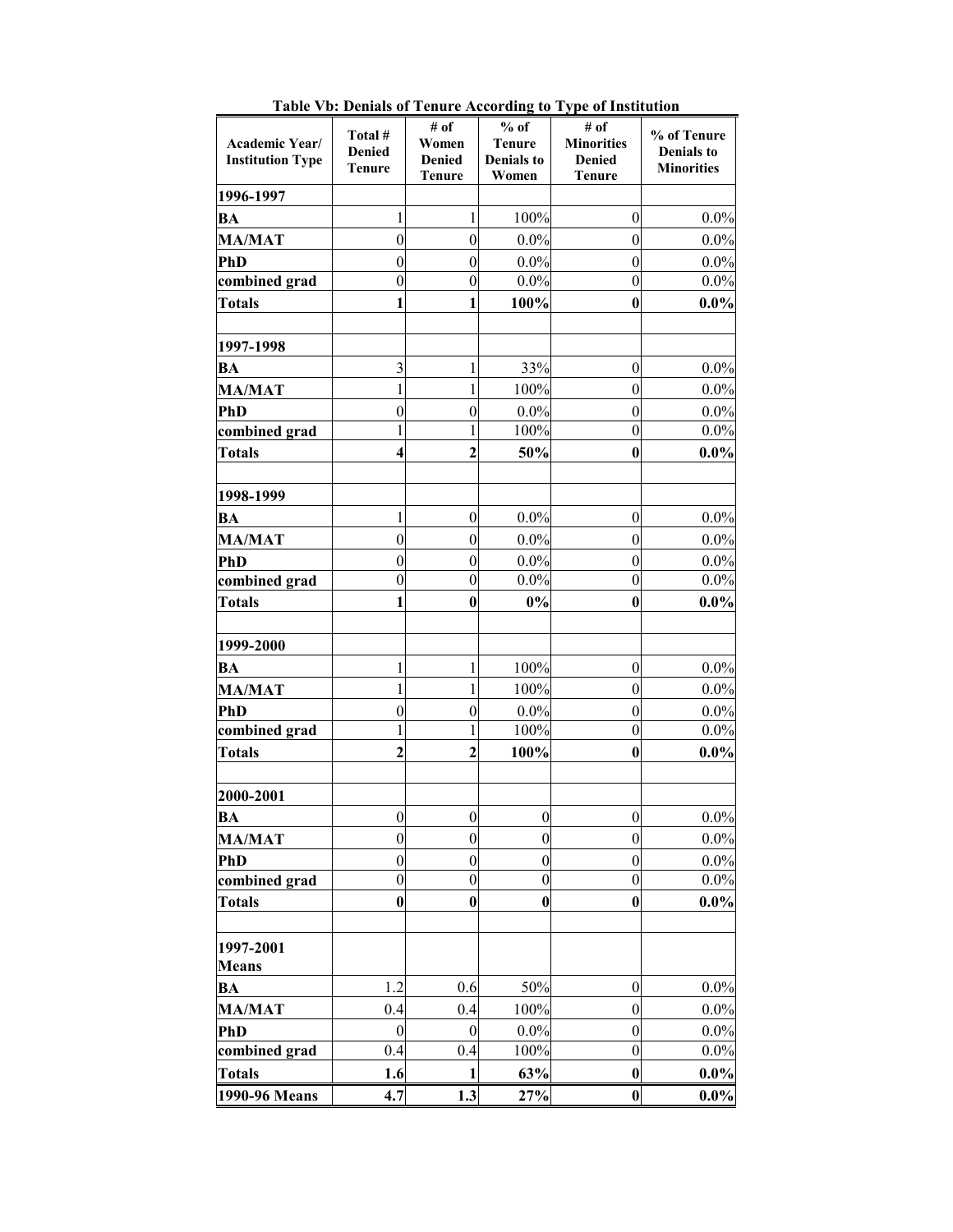| <b>Academic Year/</b><br><b>Institution Type</b> | Total #<br><b>Tenure</b><br><b>Hires</b> | # of<br>Women<br><b>Tenure</b><br><b>Hires</b> | $%$ of<br>Women<br><b>Tenure</b><br><b>Hires</b> | # of Minorities<br><b>Tenure Hires</b> | $%$ of<br><b>Minorities</b><br><b>Tenure Hires</b> |
|--------------------------------------------------|------------------------------------------|------------------------------------------------|--------------------------------------------------|----------------------------------------|----------------------------------------------------|
| 1996-1997                                        |                                          |                                                |                                                  |                                        |                                                    |
| BA                                               | $\theta$                                 | $\boldsymbol{0}$                               | 0.0%                                             | $\boldsymbol{0}$                       | $0.0\%$                                            |
| <b>MA/MAT</b>                                    | 1                                        | 1                                              | 100%                                             | $\mathbf{0}$                           | 0.0%                                               |
| <b>PhD</b>                                       | $\boldsymbol{0}$                         | $\boldsymbol{0}$                               | $0.0\%$                                          | $\mathbf{0}$                           | 0.0%                                               |
| combined grad                                    |                                          | 1                                              | 100%                                             | $\boldsymbol{0}$                       | $0.0\%$                                            |
| <b>Totals</b>                                    | 1                                        | 1                                              | 100%                                             | $\bf{0}$                               | $0.0\%$                                            |
| 1997-1998                                        |                                          |                                                |                                                  |                                        |                                                    |
| BA                                               | 1                                        | $\boldsymbol{0}$                               | $0.0\%$                                          | $\boldsymbol{0}$                       | 0.0%                                               |
| <b>MA/MAT</b>                                    | $\boldsymbol{0}$                         | $\boldsymbol{0}$                               | $0.0\%$                                          | $\mathbf{0}$                           | $0.0\%$                                            |
| <b>PhD</b>                                       | $\overline{2}$                           | 1                                              | 50%                                              | $\boldsymbol{0}$                       | $0.0\%$                                            |
| combined grad                                    | $\overline{c}$                           | 1                                              | 50%                                              | $\boldsymbol{0}$                       | 0.0%                                               |
| Totals                                           | $\overline{\mathbf{3}}$                  | 1                                              | 33%                                              | $\bf{0}$                               | $0.0\%$                                            |
| 1998-1999                                        |                                          |                                                |                                                  |                                        |                                                    |
| BA                                               | 3                                        | $\boldsymbol{0}$                               | $0.0\%$                                          | $\mathbf{0}$                           | $0.0\%$                                            |
| <b>MA/MAT</b>                                    | $\boldsymbol{0}$                         | $\boldsymbol{0}$                               | 0.0%                                             | $\boldsymbol{0}$                       | $0.0\%$                                            |
| <b>PhD</b>                                       | 3                                        | $\overline{2}$                                 | 67%                                              | 1                                      | 33.3%                                              |
| combined grad                                    | $\overline{3}$                           | $\overline{c}$                                 | 67%                                              | 1                                      | 33.3%                                              |
| <b>Totals</b>                                    | 6                                        | $\overline{2}$                                 | 33%                                              | 1                                      | 16.7%                                              |
| 1999-2000                                        |                                          |                                                |                                                  |                                        |                                                    |
| BA                                               | $\boldsymbol{0}$                         | $\boldsymbol{0}$                               | 0.0%                                             | $\boldsymbol{0}$                       | $0.0\%$                                            |
| <b>MA/MAT</b>                                    | $\overline{0}$                           | $\mathbf{0}$                                   | $0.0\%$                                          | $\boldsymbol{0}$                       | 0.0%                                               |
| PhD                                              | $\overline{2}$                           | 1                                              | 50%                                              | $\mathbf{0}$                           | 0.0%                                               |
| combined grad                                    | $\overline{2}$                           | 1                                              | 50%                                              | $\boldsymbol{0}$                       | $0.0\%$                                            |
| <b>Totals</b>                                    | $\overline{2}$                           | 1                                              | 50%                                              | $\bf{0}$                               | $0.0\%$                                            |
| 2000-2001                                        |                                          |                                                |                                                  |                                        |                                                    |
| BA                                               | 1                                        | $\boldsymbol{0}$                               | $0.0\%$                                          | $\boldsymbol{0}$                       | 0.0%                                               |
| <b>MA/MAT</b>                                    | $\boldsymbol{0}$                         | $\boldsymbol{0}$                               | $0.0\%$                                          | $\boldsymbol{0}$                       | 0.0%                                               |
| <b>PhD</b>                                       | 5                                        | $\overline{2}$                                 | 40%                                              | 1                                      | 20.0%                                              |
| combined grad                                    | 5                                        | $\overline{2}$                                 | 40%                                              | 1                                      | 20.0%                                              |
| <b>Totals</b>                                    | 6                                        | $\overline{2}$                                 | 33%                                              | 1                                      | 16.7%                                              |
| 1997-2001 Means                                  |                                          |                                                |                                                  |                                        |                                                    |
| BA                                               | 1                                        | $\boldsymbol{0}$                               | $0.0\%$                                          | $\boldsymbol{0}$                       | $0.0\%$                                            |
| <b>MA/MAT</b>                                    | 0.2                                      | 0.2                                            | 100%                                             | $\mathbf{0}$                           | $0.0\%$                                            |
| <b>PhD</b>                                       | 2.4                                      | 1.2                                            | 50%                                              | 0.4                                    | 16.7%                                              |
| combined grad                                    | 2.6                                      | 1.4                                            | 54%                                              | 0.4                                    | 15.4%                                              |
| <b>Totals</b>                                    | 3.6                                      | 1.4                                            | 39%                                              | 0.4                                    | 11.1%                                              |
| 1990-96 Means                                    | 5.6                                      | 1.4                                            | 24%                                              | 0.4                                    | 7.6%                                               |

**Table VIa: Hires with Tenure According to Type of Institution**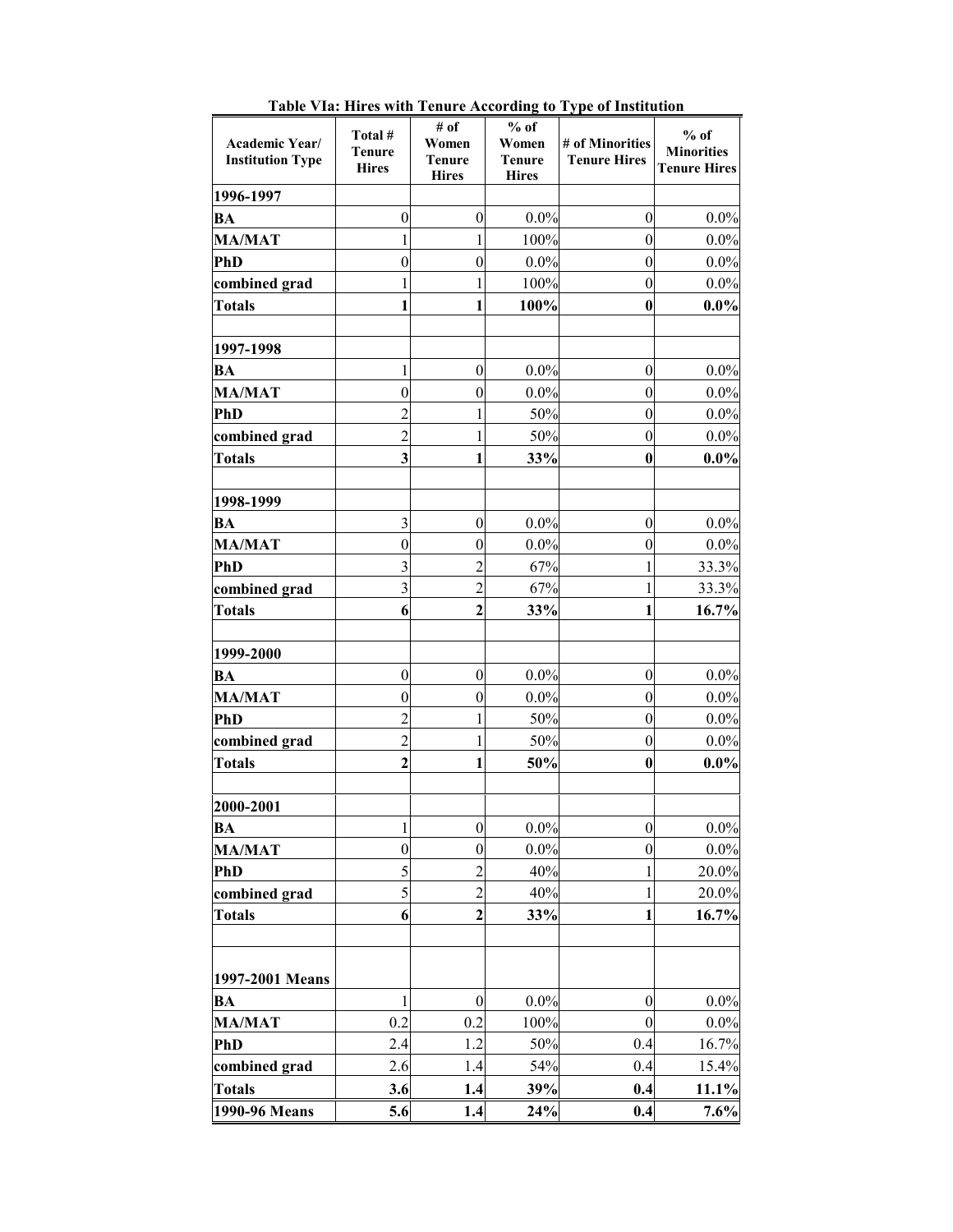|                                           |                                             |                                                   |                                                     | radie vid. renure-rrack lines According to Type of Institution |                                                              |
|-------------------------------------------|---------------------------------------------|---------------------------------------------------|-----------------------------------------------------|----------------------------------------------------------------|--------------------------------------------------------------|
| Academic Year/<br><b>Institution Type</b> | Total #<br>Tenure-<br>Track<br><b>Hires</b> | # of<br>Women<br>Tenure-<br>Track<br><b>Hires</b> | $%$ of<br>Women<br>Tenure-<br>Track<br><b>Hires</b> | # of Minorities<br><b>Tenure-Track</b><br><b>Hires</b>         | $%$ of<br><b>Minorities</b><br>Tenure-<br><b>Track Hires</b> |
| 1996-1997                                 |                                             |                                                   |                                                     |                                                                |                                                              |
| BA                                        | 15                                          | 4                                                 | 27%                                                 | $\overline{0}$                                                 | 0.0%                                                         |
| <b>MA/MAT</b>                             | 3                                           | 1                                                 | 33%                                                 |                                                                | 33.3%                                                        |
| <b>PhD</b>                                | 12                                          | 6                                                 | 50%                                                 | 0                                                              | $0.0\%$                                                      |
| combined grad                             | 15                                          | $\overline{7}$                                    | 47%                                                 |                                                                | 6.7%                                                         |
| <b>Totals</b>                             | 30                                          | 11                                                | 37%                                                 | 1                                                              | 3.3%                                                         |
|                                           |                                             |                                                   |                                                     |                                                                |                                                              |
| 1997-1998                                 |                                             |                                                   |                                                     |                                                                |                                                              |
| BA                                        | 17                                          | 7                                                 | 41%                                                 |                                                                | 5.9%                                                         |
| <b>MA/MAT</b>                             | 8                                           | $\overline{4}$                                    | 50%                                                 | $\overline{2}$                                                 | 25.0%                                                        |
| <b>PhD</b>                                | 13                                          | 9                                                 | 69%                                                 | $\overline{2}$                                                 | 15.4%                                                        |
| combined grad                             | 21                                          | 13                                                | 62%                                                 | 4                                                              | 19.0%                                                        |
| <b>Totals</b>                             | 38                                          | 20                                                | 53%                                                 | 5                                                              | 13.2%                                                        |
|                                           |                                             |                                                   |                                                     |                                                                |                                                              |
| 1998-1999                                 |                                             |                                                   |                                                     |                                                                |                                                              |
| BA                                        | 21                                          | 10                                                | 48%                                                 | 1                                                              | 4.8%                                                         |
| <b>MA/MAT</b>                             | $\overline{4}$                              | $\overline{2}$                                    | 50%                                                 | $\boldsymbol{0}$                                               | 0.0%                                                         |
| PhD                                       | 10                                          | 5                                                 | 50%                                                 |                                                                | 10.0%                                                        |
| combined grad                             | 14                                          | $\overline{7}$                                    | 50%                                                 | 1                                                              | 7.1%                                                         |
| <b>Totals</b>                             | 35                                          | 17                                                | 49%                                                 | $\overline{2}$                                                 | 5.7%                                                         |
|                                           |                                             |                                                   |                                                     |                                                                |                                                              |
| 1999-2000                                 |                                             |                                                   |                                                     |                                                                |                                                              |
| BA                                        | 8.5                                         | 4.5                                               | 53%                                                 | $\boldsymbol{0}$                                               | $0.0\%$                                                      |
| <b>MA/MAT</b>                             | 4                                           | $\overline{2}$                                    | 50%                                                 | $\mathbf{0}$                                                   | 0.0%                                                         |
| <b>PhD</b>                                | $\overline{4}$                              | $\overline{3}$                                    | 75%                                                 | $\mathbf{0}$                                                   | $0.0\%$                                                      |
| combined grad                             | 8                                           | $\overline{5}$                                    | 63%                                                 | $\boldsymbol{0}$                                               | 0.0%                                                         |
| <b>Totals</b>                             | 16.5                                        | 9.5                                               | 58%                                                 | $\bf{0}$                                                       | $0.0\%$                                                      |
|                                           |                                             |                                                   |                                                     |                                                                |                                                              |
| 2000-2001                                 |                                             |                                                   |                                                     |                                                                |                                                              |
| BA                                        | 9.5                                         | 6                                                 | 63%                                                 |                                                                | 10.5%                                                        |
| <b>MA/MAT</b>                             | $\overline{4}$                              | $\mathbf{1}$                                      | 25%                                                 | $\overline{0}$                                                 | $0.0\%$                                                      |
| <b>PhD</b>                                | 9                                           | 6                                                 | 67%                                                 |                                                                | 11.1%                                                        |
| combined grad                             | 13                                          | $\overline{7}$                                    | 54%                                                 |                                                                | 7.7%                                                         |
| <b>Totals</b>                             | 22.5                                        | 13                                                | 58%                                                 | 2                                                              | 8.9%                                                         |
|                                           |                                             |                                                   |                                                     |                                                                |                                                              |
|                                           |                                             |                                                   |                                                     |                                                                |                                                              |
| 1997-2001 Means                           |                                             |                                                   |                                                     |                                                                |                                                              |
| <b>BA</b>                                 | 14.2                                        | 6.3                                               | 44%                                                 | 0.6                                                            | 4.2%                                                         |
| <b>MA/MAT</b>                             | 4.6                                         | $\overline{2}$                                    | 43%                                                 | 0.6                                                            | 13.0%                                                        |
| <b>PhD</b>                                | 9.6                                         | 5.8                                               | 60%                                                 | 0.8                                                            | 8.3%                                                         |
| combined grad                             | 14.2                                        | 7.8                                               | 55%                                                 | 1.4                                                            | 9.9%                                                         |
| <b>Totals</b>                             | 28.4                                        | 14.1                                              | 50%                                                 | $\overline{2}$                                                 | 7.0%                                                         |
| 4-year Means*                             | 29.9                                        | 12.5                                              | 42%                                                 | 2.2                                                            | 7.3%                                                         |

**Table VIb: Tenure-Track Hires According to Type of Institution**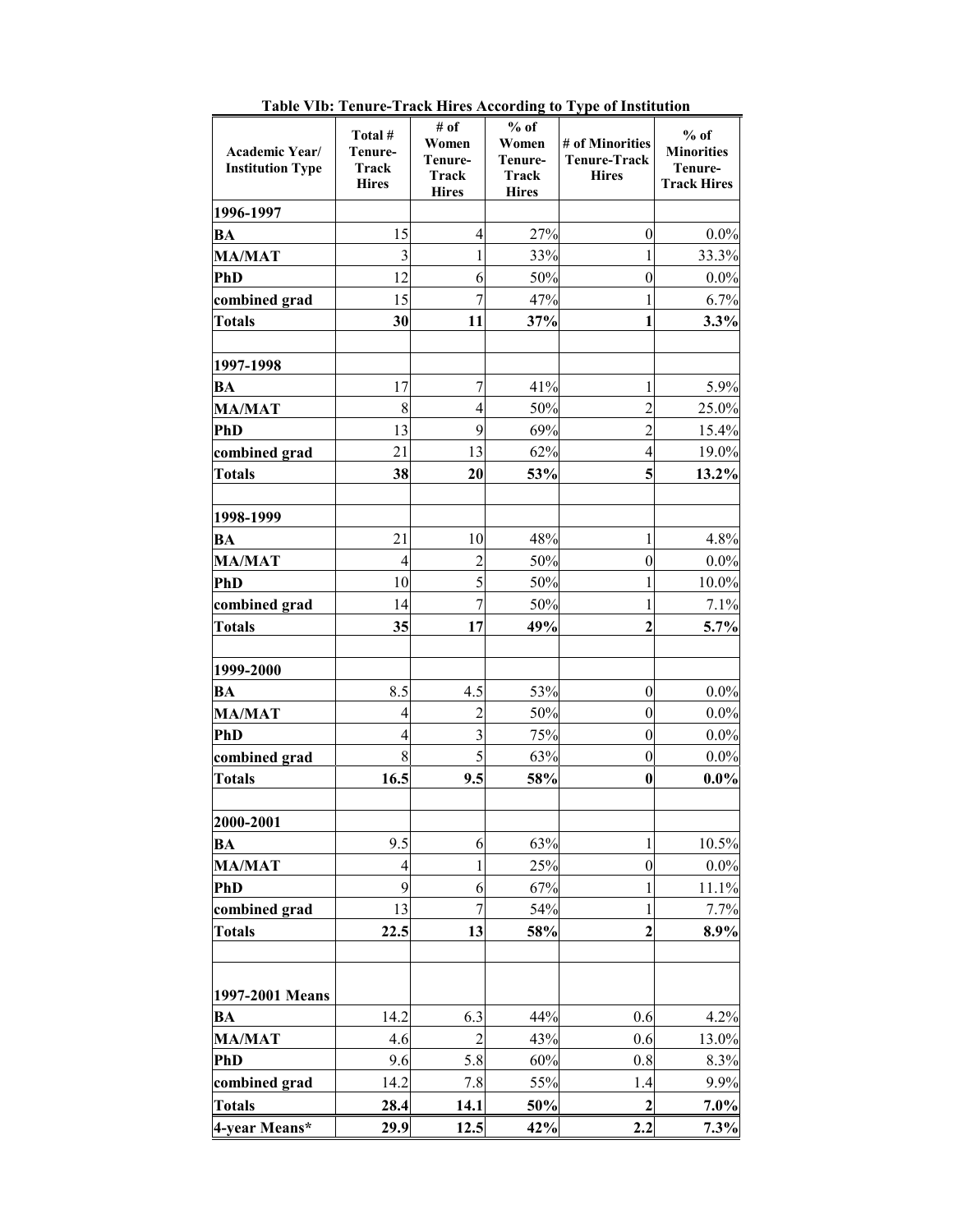| Academic Year/<br><b>Institution Type</b> | Total #<br>Non-<br>Tenure-<br>Track<br><b>Hires</b> | # of<br>Women<br>Non-<br>Tenure-<br>Track<br><b>Hires</b> | $%$ of<br>Women<br>Non-<br>Tenure-<br>Track<br><b>Hires</b> | # of Minorities<br>Non-Tenure-<br><b>Track Hires</b> | $%$ of<br><b>Minorities</b><br>Non-Tenure-<br><b>Track Hires</b> |
|-------------------------------------------|-----------------------------------------------------|-----------------------------------------------------------|-------------------------------------------------------------|------------------------------------------------------|------------------------------------------------------------------|
| 1996-1997                                 |                                                     |                                                           |                                                             |                                                      |                                                                  |
| <b>BA</b>                                 | 28                                                  | 11                                                        | 39%                                                         | $\boldsymbol{0}$                                     | 0.0%                                                             |
| <b>MA/MAT</b>                             | $\overline{4}$                                      | $\overline{2}$                                            | 50%                                                         | $\boldsymbol{0}$                                     | $0.0\%$                                                          |
| <b>PhD</b>                                | 22                                                  | $\overline{7}$                                            | 32%                                                         | $\overline{0}$                                       | $0.0\%$                                                          |
| combined grad                             | 26                                                  | 9                                                         | 35%                                                         | $\overline{0}$                                       | 0.0%                                                             |
| <b>Totals</b>                             | 54                                                  | 20                                                        | 37%                                                         | $\bf{0}$                                             | $0.0\%$                                                          |
|                                           |                                                     |                                                           |                                                             |                                                      |                                                                  |
| 1997-1998                                 |                                                     |                                                           |                                                             |                                                      |                                                                  |
| <b>BA</b>                                 | 29                                                  | 16                                                        | 55%                                                         | 3                                                    | 10.3%                                                            |
| <b>MA/MAT</b>                             | 11                                                  | 5                                                         | 45%                                                         | 1                                                    | 9.1%                                                             |
| <b>PhD</b>                                | 19                                                  | 6                                                         | 32%                                                         | 1                                                    | 5.3%                                                             |
| combined grad                             | 30                                                  | 11                                                        | 37%                                                         | $\overline{2}$                                       | 6.7%                                                             |
| <b>Totals</b>                             | 59                                                  | 27                                                        | 46%                                                         | 5                                                    | 8.5%                                                             |
|                                           |                                                     |                                                           |                                                             |                                                      |                                                                  |
| 1998-1999                                 |                                                     |                                                           |                                                             |                                                      |                                                                  |
| <b>BA</b>                                 | 17                                                  | 9                                                         | 53%                                                         | $\boldsymbol{0}$                                     | $0.0\%$                                                          |
| <b>MA/MAT</b>                             | 6                                                   | 5                                                         | 83%                                                         | $\boldsymbol{0}$                                     | 0.0%                                                             |
| <b>PhD</b>                                | 10.5                                                | 6.5                                                       | 62%                                                         | $\boldsymbol{0}$                                     | $0.0\%$                                                          |
| combined grad                             | 16.5                                                | 11.5                                                      | 70%                                                         | $\overline{0}$                                       | $0.0\%$                                                          |
| <b>Totals</b>                             | 33.5                                                | 20.5                                                      | 61%                                                         | $\boldsymbol{0}$                                     | $0.0\%$                                                          |
| 1999-2000                                 |                                                     |                                                           |                                                             |                                                      |                                                                  |
| <b>BA</b>                                 | 24                                                  | 13                                                        | 54%                                                         | 1                                                    | 4.2%                                                             |
| <b>MA/MAT</b>                             | 5                                                   | $\overline{\mathbf{3}}$                                   | 60%                                                         | $\boldsymbol{0}$                                     | $0.0\%$                                                          |
| <b>PhD</b>                                | 12                                                  | 4                                                         | 33%                                                         | $\overline{0}$                                       | $0.0\%$                                                          |
| combined grad                             | 17                                                  | $\overline{7}$                                            | 41%                                                         | $\boldsymbol{0}$                                     | 0.0%                                                             |
| <b>Totals</b>                             | 41                                                  | 20                                                        | 49%                                                         | 1                                                    | 2.4%                                                             |
|                                           |                                                     |                                                           |                                                             |                                                      |                                                                  |
| 2000-2001                                 |                                                     |                                                           |                                                             |                                                      |                                                                  |
| <b>BA</b>                                 | 31                                                  | 14                                                        | 45%                                                         | 1                                                    | 3.2%                                                             |
| <b>MA/MAT</b>                             | 6                                                   | $\overline{\mathbf{3}}$                                   | 50%                                                         | $\overline{0}$                                       | 0.0%                                                             |
| <b>PhD</b>                                | $\overline{7}$                                      | $\overline{3}$                                            | 43%                                                         | $\boldsymbol{0}$                                     | 0.0%                                                             |
| combined grad                             | 13                                                  | 6                                                         | 46%                                                         | $\boldsymbol{0}$                                     | 0.0%                                                             |
| <b>Totals</b>                             | 44                                                  | 20                                                        | 45%                                                         | 1                                                    | 2.3%                                                             |
|                                           |                                                     |                                                           |                                                             |                                                      |                                                                  |
|                                           |                                                     |                                                           |                                                             |                                                      |                                                                  |
| 1997-2001 Means                           |                                                     |                                                           |                                                             |                                                      |                                                                  |
| <b>BA</b><br><b>MA/MAT</b>                | 25.8                                                | 12.6                                                      | 49%                                                         | 0.2                                                  | 3.9%                                                             |
|                                           | 6.4<br>14.1                                         | 3.6<br>5.3                                                | 56%<br>38%                                                  | 0.2                                                  | 3.1%<br>1.4%                                                     |
| <b>PhD</b><br>combined grad               | 20.5                                                | 8.9                                                       | 43%                                                         | 0.4                                                  | 2.0%                                                             |
| <b>Totals</b>                             | 46.3                                                | 21.5                                                      | 46%                                                         |                                                      | 3.0%                                                             |
| 4-year Means*                             | 54.7                                                | 24.3                                                      | 44%                                                         | 1.4<br>0.8                                           | 1.4%                                                             |

**Table VIc: Non-Tenure-Track Hires According to Type of Institution**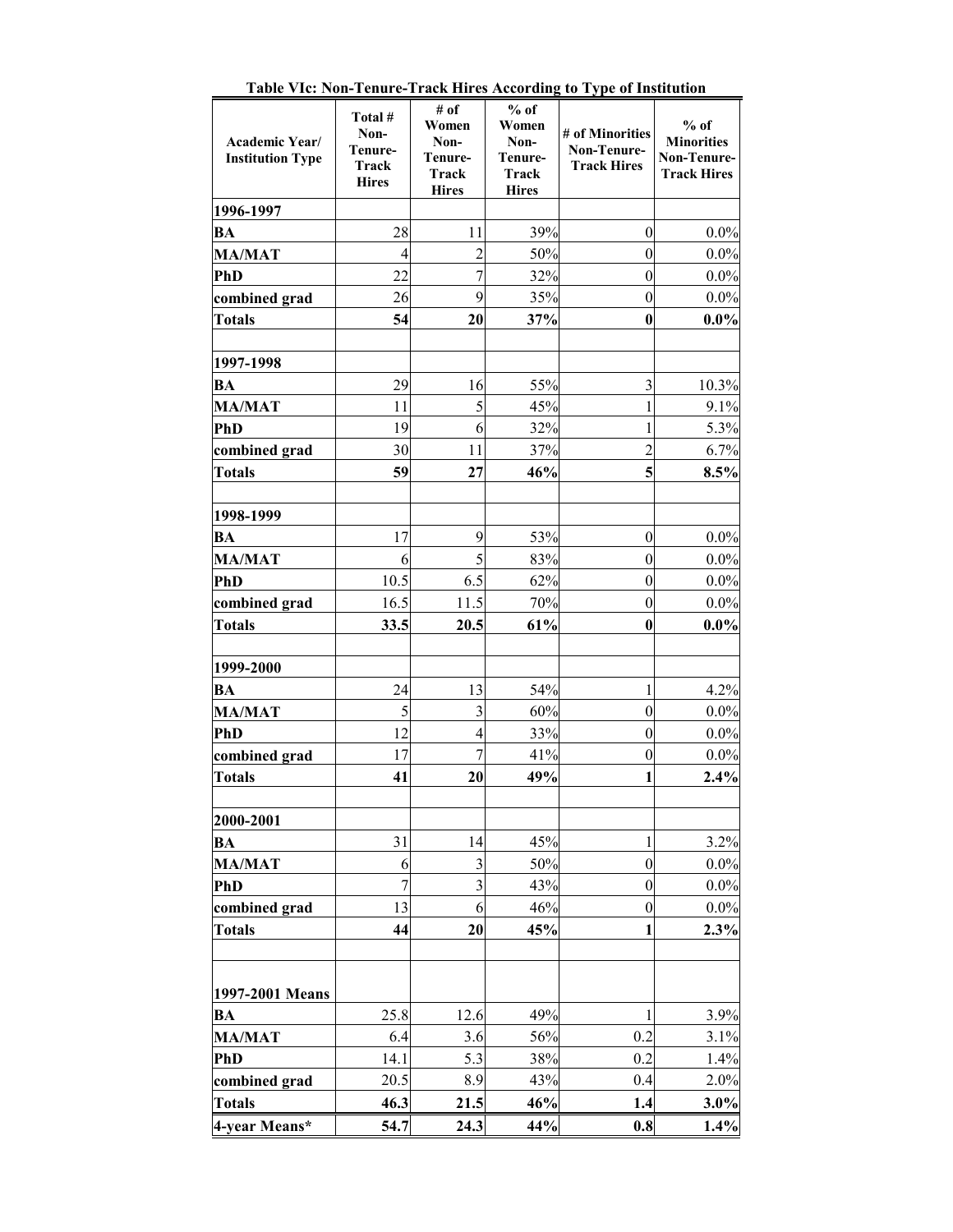| Academic Year/<br><b>Institution Type</b> | Total #<br><b>Part-Time</b><br><b>Hires</b> | # of<br>Women<br>Part-Time<br><b>Hires</b> | $%$ of<br>Women<br>Part-Time<br><b>Hires</b> | # of Minorities<br>Part-Time<br><b>Hires</b> | $%$ of<br><b>Minorities</b><br>Part-Time<br><b>Hires</b> |
|-------------------------------------------|---------------------------------------------|--------------------------------------------|----------------------------------------------|----------------------------------------------|----------------------------------------------------------|
| 1996-1997                                 |                                             |                                            |                                              |                                              |                                                          |
| BA                                        | 32                                          | 12                                         | 38%                                          | $\boldsymbol{0}$                             | $0.0\%$                                                  |
| <b>MA/MAT</b>                             | 18                                          | 14                                         | 78%                                          | 1                                            | 5.6%                                                     |
| PhD                                       | 24                                          | 10                                         | 42%                                          | $\boldsymbol{0}$                             | 0.0%                                                     |
| combined grad                             | 42                                          | 24                                         | 57%                                          | $\mathbf{1}$                                 | 2.4%                                                     |
| <b>Totals</b>                             | 74                                          | 36                                         | 49%                                          | 1                                            | 1.4%                                                     |
|                                           |                                             |                                            |                                              |                                              |                                                          |
| 1997-1998                                 |                                             |                                            |                                              |                                              |                                                          |
| BA                                        | 68                                          | 30                                         | 44%                                          | 1                                            | 1.5%                                                     |
| <b>MA/MAT</b>                             | 32                                          | 15                                         | 47%                                          | 1                                            | 3.1%                                                     |
| <b>PhD</b>                                | 22                                          | 13                                         | 59%                                          | $\overline{4}$                               | 18.2%                                                    |
| combined grad                             | 54                                          | 28                                         | 52%                                          | 5                                            | 9.3%                                                     |
| <b>Totals</b>                             | 122                                         | 58                                         | 48%                                          | 6                                            | 4.9%                                                     |
|                                           |                                             |                                            |                                              |                                              |                                                          |
| 1998-1999                                 |                                             |                                            |                                              |                                              |                                                          |
| BA                                        | 54.1                                        | 26.6                                       | 49%                                          | $\overline{c}$                               | 3.7%                                                     |
| <b>MA/MAT</b>                             | 12                                          | 6                                          | 50%                                          | $\mathbf{1}$                                 | 8.3%                                                     |
| <b>PhD</b>                                | 24                                          | 12                                         | 50%                                          | $\overline{0}$                               | $0.0\%$                                                  |
| combined grad                             | 36                                          | 18                                         | 50%                                          | 1                                            | 2.8%                                                     |
| <b>Totals</b>                             | 90.1                                        | 44.6                                       | 50%                                          | $\overline{\mathbf{3}}$                      | 3.3%                                                     |
|                                           |                                             |                                            |                                              |                                              |                                                          |
| 1999-2000                                 |                                             |                                            |                                              |                                              |                                                          |
| <b>BA</b>                                 | 29.2                                        | 15.9                                       | 54%                                          | $\mathbf{1}$                                 | 3.4%                                                     |
| <b>MA/MAT</b>                             | 6                                           | $\overline{2}$                             | 33%                                          | $\boldsymbol{0}$                             | $0.0\%$                                                  |
| <b>PhD</b>                                | 9.25                                        | 5.25                                       | 57%                                          | $\boldsymbol{0}$                             | 0.0%                                                     |
| combined grad                             | 15.25                                       | 7.25                                       | 48%                                          | $\boldsymbol{0}$                             | 0.0%                                                     |
| <b>Totals</b>                             | 44.45                                       | 23.15                                      | 52%                                          | 1                                            | 2.2%                                                     |
| 2000-2001                                 |                                             |                                            |                                              |                                              |                                                          |
| BA                                        | 17.2                                        | 8.9                                        | 52%                                          | 1                                            | 5.8%                                                     |
| <b>MA/MAT</b>                             | 5                                           | $\mathfrak{Z}$                             | 60%                                          | $\boldsymbol{0}$                             | $0.0\%$                                                  |
| PhD                                       | 5                                           | $\overline{2}$                             | 40%                                          | $\boldsymbol{0}$                             | $0.0\%$                                                  |
| combined grad                             | 10                                          | 5                                          | 50%                                          | $\boldsymbol{0}$                             | $0.0\%$                                                  |
| <b>Totals</b>                             | 27.2                                        | 13.9                                       | 51%                                          | 1                                            | 3.7%                                                     |
|                                           |                                             |                                            |                                              |                                              |                                                          |
|                                           |                                             |                                            |                                              |                                              |                                                          |
| 1997-2001 Means                           |                                             |                                            |                                              |                                              |                                                          |
| BA                                        | 40.1                                        | 18.68                                      | 47%                                          |                                              | 2.5%                                                     |
| <b>MA/MAT</b>                             | 14.6                                        | 8                                          | 55%                                          | 0.6                                          | 4.1%                                                     |
| <b>PhD</b>                                | 16.85                                       | 8.45                                       | 50%                                          | 0.8                                          | 4.7%                                                     |
| combined grad                             | 31.45                                       | 16.45                                      | 52%                                          | 1.4                                          | 4.5%                                                     |
| <b>Totals</b>                             | 71.55                                       | 35.13                                      | 49%                                          | 2.4                                          | 3.4%                                                     |
| 4-year Means*                             | 109.9                                       | 57.1                                       | 52%                                          | 2.1                                          | 1.9%                                                     |

**Table VId: Part-Time Hires According to Type of Institution** 

\*No information is available on TT, NTT and Part-Time hires for 1989-91 and 1994-95.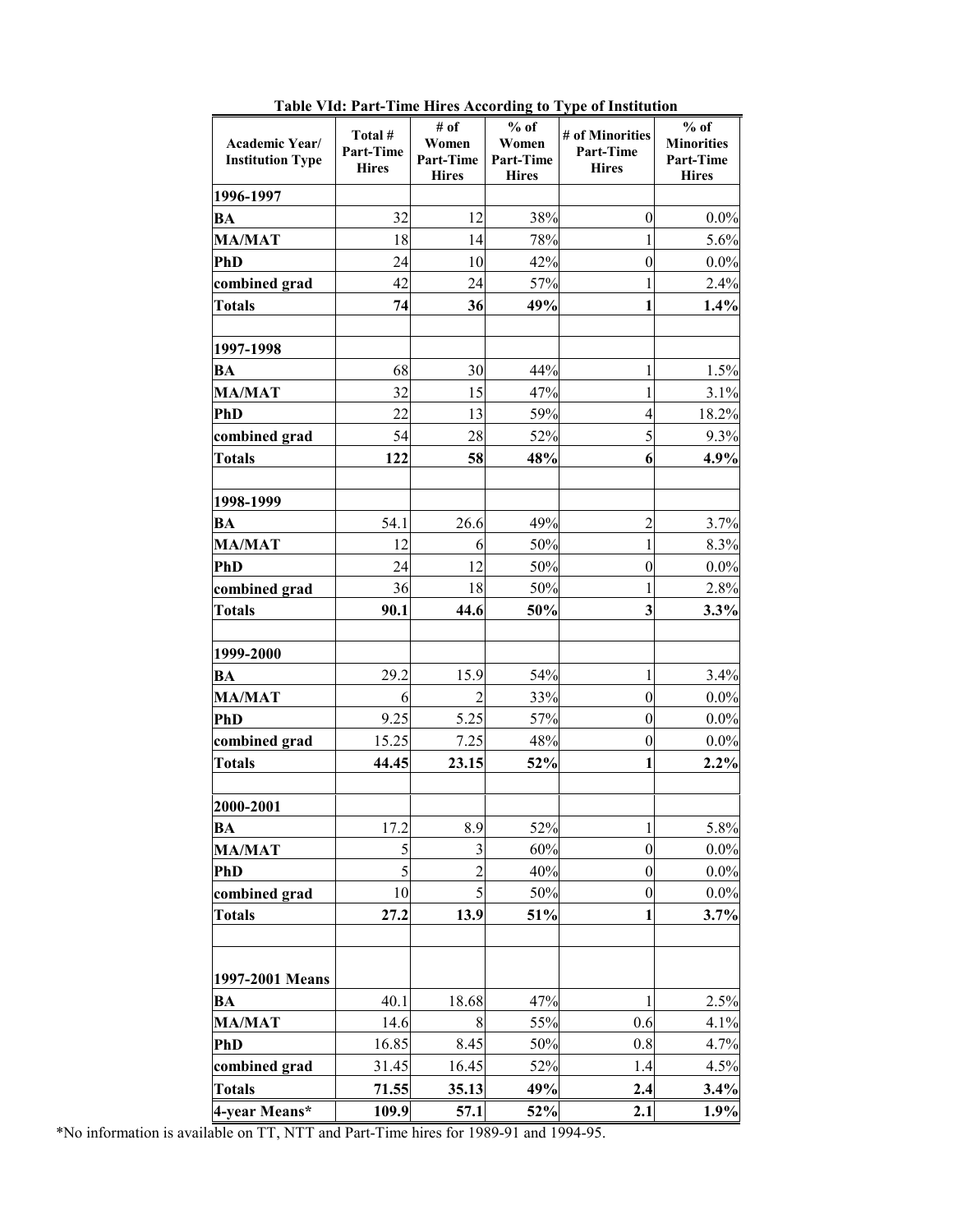| Academic Year                 | Total # of<br>PhD's | # of $PhD's$<br>Awarded<br>to Women | $%$ of<br>PhD's<br>Awarded | $#$ of PhD's<br>Awarded<br>to<br>to Women Minorities | $%$ of<br>PhD's<br>Awarded<br>to<br><b>Minorities</b> |
|-------------------------------|---------------------|-------------------------------------|----------------------------|------------------------------------------------------|-------------------------------------------------------|
| 1996-1997                     | 39                  | 14                                  | 36%                        |                                                      | 5.1%                                                  |
| 1997-1998                     | 40                  | 18                                  | 45%                        |                                                      | 2.5%                                                  |
| 1998-1999                     | 45                  | 20                                  | 44%                        |                                                      | 2.2%                                                  |
| 1999-2000                     | 31                  | 14                                  | 45%                        |                                                      | 6.5%                                                  |
| 2000-2001                     | 22                  | 10                                  | 45%                        |                                                      | 0.0%                                                  |
| 1997-2001 Means               | 35.4                | 15.2                                | 43%                        | 1.2                                                  | 3.4%                                                  |
| 1990-96 Mean<br><b>Totals</b> | 55.6                | 24.7                                | 44%                        | 1.3                                                  | 2.3%                                                  |

**Table VIIa: PhD's Awarded**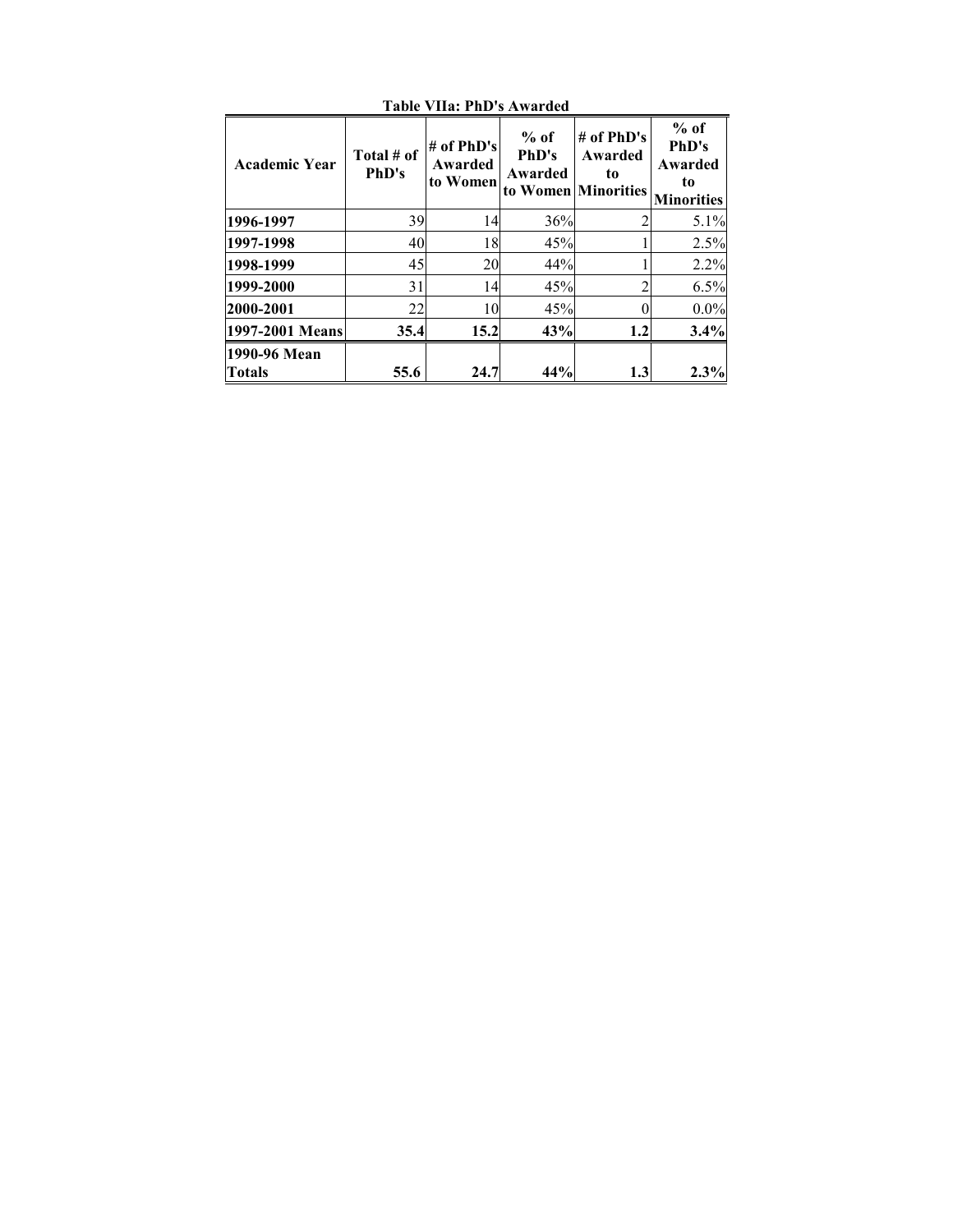| Academic Year/<br><b>Institution Type</b> | Total # of<br>MA's | # of MA's<br>Women | $%$ of MA's<br>Women | # of MA's<br><b>Awarded to Awarded to Awarded to</b><br><b>Minorities</b> | % of MA's<br><b>Awarded to</b><br><b>Minorities</b> |
|-------------------------------------------|--------------------|--------------------|----------------------|---------------------------------------------------------------------------|-----------------------------------------------------|
| 1996-1997                                 |                    |                    |                      |                                                                           |                                                     |
| <b>MA/MAT</b>                             | 50                 | 18                 | 36%                  | $\overline{c}$                                                            | 4.0%                                                |
| PhD                                       | 60                 | 30                 | 50%                  | $\overline{2}$                                                            | 3.3%                                                |
| <b>Totals</b>                             | <b>110</b>         | 48                 | 44%                  | $\overline{\mathbf{4}}$                                                   | 3.6%                                                |
| 1997-1998                                 |                    |                    |                      |                                                                           |                                                     |
| <b>MA/MAT</b>                             | 49                 | 19                 | 39%                  | $\boldsymbol{0}$                                                          | 0.0%                                                |
| PhD                                       | 78                 | 36                 | 46%                  | 6                                                                         | 7.7%                                                |
| <b>Totals</b>                             | 127                | 55                 | 43%                  | 6                                                                         | 4.7%                                                |
| 1998-1999                                 |                    |                    |                      |                                                                           |                                                     |
| <b>MA/MAT</b>                             | 23                 | 11                 | 48%                  | 3                                                                         | 13.0%                                               |
| <b>PhD</b>                                | 84                 | 47                 | 56%                  | $\overline{4}$                                                            | 4.8%                                                |
| <b>Totals</b>                             | 107                | 58                 | 54%                  | $\overline{7}$                                                            | 6.5%                                                |
| 1999-2000                                 |                    |                    |                      |                                                                           |                                                     |
| <b>MA/MAT</b>                             | 32                 | 20                 | 63%                  | $\mathbf{1}$                                                              | 3.1%                                                |
| PhD                                       | 73                 | 35                 | 48%                  | $\overline{3}$                                                            | 4.1%                                                |
| <b>Totals</b>                             | 105                | 55                 | 52%                  | $\overline{\mathbf{4}}$                                                   | 3.8%                                                |
| 2000-2001                                 |                    |                    |                      |                                                                           |                                                     |
| <b>MA/MAT</b>                             | 29                 | 17                 | 59%                  | $\boldsymbol{0}$                                                          | 0.0%                                                |
| PhD                                       | 42                 | 19                 | 45%                  | $\overline{3}$                                                            | 7.1%                                                |
| <b>Totals</b>                             | 71                 | 36                 | 51%                  | $\overline{\mathbf{3}}$                                                   | 4.2%                                                |
| 1997-2001 Means                           |                    |                    |                      |                                                                           |                                                     |
| <b>MA/MAT</b>                             | 36.6               | 17                 | 46%                  | 1.2                                                                       | 3.3%                                                |
| PhD                                       | 67.4               | 33.4               | 50%                  | 3.6                                                                       | 5.3%                                                |
| <b>Totals</b>                             | 104                | 50.4               | 48%                  | 4.8                                                                       | 4.6%                                                |
| 1995-96 Totals*                           | 153                | 76                 | 50%                  | $\overline{7}$                                                            | 4.6%                                                |

**Table VIIb: MA's Awarded According to Type of Institution** 

\*No information was collected on the granting of MA degrees before 1995-96.

Note on Table VIIIa: \*Full information available only on courses on women and courses combining categories; other columns represent five-year means

Note on Table VIIIb: \*Breakdown into types of courses is not available for 1996-98, so three-year means are reported for those categories.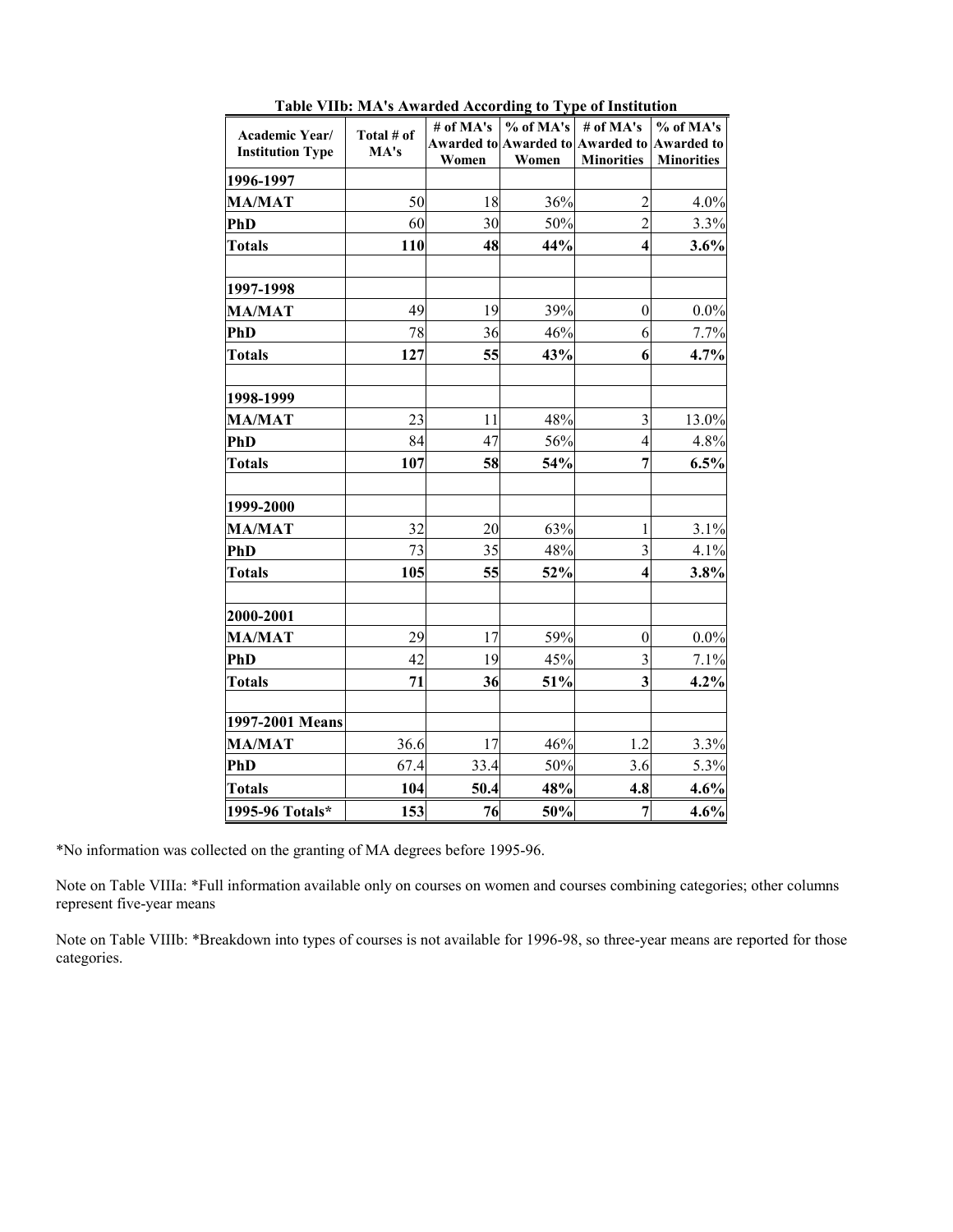|                                           |                                           |                                               | 1 year oo maddanaan           |                                             |                                                           |                                                                    |
|-------------------------------------------|-------------------------------------------|-----------------------------------------------|-------------------------------|---------------------------------------------|-----------------------------------------------------------|--------------------------------------------------------------------|
| Academic Year/<br><b>Institution Type</b> | # Courses<br>Women in<br><b>Antiquity</b> | # Courses<br><b>Minority</b><br><b>Groups</b> | # Courses<br><b>Sexuality</b> | # Courses<br>Combining<br><b>Categories</b> | #FTE<br><b>Teaching</b><br><b>These</b><br><b>Courses</b> | #FTE<br><b>Hired to</b><br>Teach<br><b>These</b><br><b>Courses</b> |
| 1996-1997                                 |                                           |                                               |                               |                                             |                                                           |                                                                    |
| <b>BA</b>                                 | 31                                        | 5                                             | 8                             | 26                                          | 64                                                        | $\mathfrak{Z}$                                                     |
| <b>MA/MAT</b>                             | 7                                         | $\boldsymbol{0}$                              | 3                             | 3                                           | 21                                                        | $\boldsymbol{0}$                                                   |
| PhD                                       | 11                                        | $\overline{2}$                                | 7                             | $\overline{7}$                              | 33                                                        | $\boldsymbol{0}$                                                   |
| combined grad                             | 18                                        | $\overline{2}$                                | 10                            | 10                                          | 54                                                        | $\boldsymbol{0}$                                                   |
| <b>Totals</b>                             | 49                                        | $\overline{7}$                                | 18                            | 36                                          | 118                                                       | $\overline{\mathbf{3}}$                                            |
|                                           |                                           |                                               |                               |                                             |                                                           |                                                                    |
| 1997-1998                                 |                                           |                                               |                               |                                             |                                                           |                                                                    |
| <b>BA</b>                                 | 50                                        | 5                                             | 9                             | 21                                          | 71                                                        | 9                                                                  |
| <b>MA/MAT</b>                             | 10                                        | $\boldsymbol{0}$                              | $\overline{4}$                | 8                                           | 29                                                        |                                                                    |
| <b>PhD</b>                                | 20                                        | $\mathbf{1}$                                  | 6                             | 9                                           | 41                                                        | 1                                                                  |
| combined grad                             | 30                                        | $\mathbf{1}$                                  | 10                            | 17                                          | 70                                                        | $\overline{2}$                                                     |
| <b>Totals</b>                             | 80                                        | 6                                             | 19                            | 38                                          | 141                                                       | 11                                                                 |
|                                           |                                           |                                               |                               |                                             |                                                           |                                                                    |
| 1998-1999                                 |                                           |                                               |                               |                                             |                                                           |                                                                    |
| <b>BA</b>                                 | 53                                        | $\overline{4}$                                | 13                            | 21                                          | 108                                                       | 7                                                                  |
| <b>MA/MAT</b>                             | 12                                        | $\boldsymbol{0}$                              | 1                             | 8                                           | 31                                                        | 4                                                                  |
| PhD<br>combined grad                      | 20<br>32                                  | 3<br>$\overline{3}$                           | 4<br>$\overline{5}$           | 8<br>16                                     | 52.5<br>83.5                                              | $\overline{2}$<br>6                                                |
| <b>Totals</b>                             | 85                                        | $\overline{7}$                                | 18                            | 37                                          | 191.5                                                     | 13                                                                 |
|                                           |                                           |                                               |                               |                                             |                                                           |                                                                    |
| 1999-2000                                 |                                           |                                               |                               |                                             |                                                           |                                                                    |
| <b>BA</b>                                 | 50                                        | $\mathfrak{Z}$                                | 8                             | 22                                          | 109                                                       | 9                                                                  |
| <b>MA/MAT</b>                             | 8                                         | $\boldsymbol{0}$                              | 5                             | 10                                          | 32.5                                                      | $\boldsymbol{0}$                                                   |
| <b>PhD</b>                                | 13                                        | 3                                             | 7                             | $\overline{\mathbf{3}}$                     | 40                                                        | $\boldsymbol{0}$                                                   |
| combined grad                             | 21                                        | 3                                             | 12                            | 13                                          | 72.5                                                      | $\boldsymbol{0}$                                                   |
| <b>Totals</b>                             | 71                                        | 6                                             | 20                            | 35                                          | 181.5                                                     | 9                                                                  |
|                                           |                                           |                                               |                               |                                             |                                                           |                                                                    |
| 2000-2001                                 |                                           |                                               |                               |                                             |                                                           |                                                                    |
| <b>BA</b>                                 | 34                                        | $\mathfrak{Z}$                                | 8                             | 18                                          | 99                                                        | 6                                                                  |
| <b>MA/MAT</b>                             | $\overline{4}$                            | $\boldsymbol{0}$                              | 5                             | 7                                           | 27.5                                                      | $\boldsymbol{0}$                                                   |
| PhD                                       | 11                                        | $\boldsymbol{0}$                              | 6                             | 4                                           | 38                                                        | 1                                                                  |
| combined grad                             | 15                                        | $\boldsymbol{0}$                              | 11                            | 11                                          | 65.5                                                      | 1                                                                  |
| <b>Totals</b>                             | 49                                        | 3                                             | 19                            | 29                                          | 164.5                                                     | 7                                                                  |
|                                           |                                           |                                               |                               |                                             |                                                           |                                                                    |
| 1997-2001                                 |                                           |                                               |                               |                                             |                                                           |                                                                    |
| <b>Means</b>                              |                                           |                                               |                               |                                             |                                                           |                                                                    |
| <b>BA</b>                                 | 43.6                                      | $\overline{4}$                                | 9.2                           | 21.6                                        | 90.2                                                      | 6.8                                                                |
| <b>MA/MAT</b>                             | 8.2                                       | $\boldsymbol{0}$                              | 3.6                           | 7.2                                         | 28.2                                                      | $\mathbf{1}$                                                       |
| <b>PhD</b>                                | 15                                        | 1.8                                           | 6                             | 6.2                                         | 40.9                                                      | 0.8                                                                |
| combined grad                             | 23.2                                      | 1.8                                           | 9.6                           | 13.4                                        | 69.1                                                      | 1.8                                                                |
| <b>Totals</b>                             | 66.8                                      | 5.8                                           | 18.8                          | 35                                          | 159.3                                                     | 8.6                                                                |
| 1990-96* Means                            | 83.2                                      | 9.0                                           | 12.6                          | 33.7                                        | 165.1                                                     | 11.1                                                               |

**Table VIIIa: Gender Studies Courses and Faculty Teaching Them According to Type of Institution**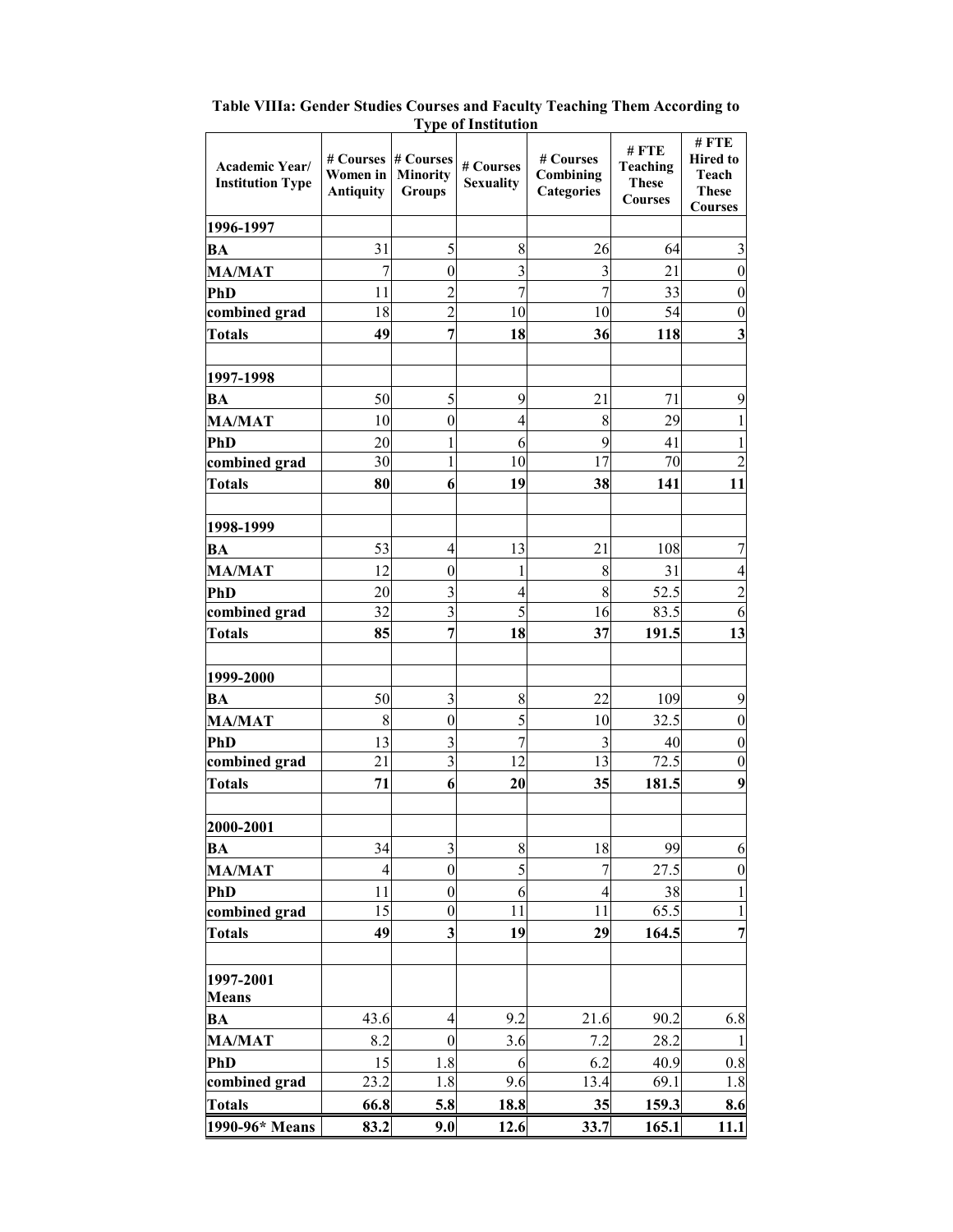| Academic Year/<br><b>Institution Type</b> | Total #<br><b>Institution</b><br>${\bf S}$ | # with<br><b>Courses</b><br>on<br>Women | $%$ with<br><b>Courses</b><br>on<br>Women | # with<br><b>Courses</b><br>on<br>$\mathbf{s}$ | $%$ with<br><b>Courses</b><br>on<br>Minoritie Minoritie<br>${\bf S}$ | overall plan<br># with<br><b>Courses</b><br>on<br><b>Sexuality</b> | və Courses<br>$\frac{0}{0}$<br><b>Institution</b><br>s with<br><b>Courses</b><br>on<br><b>Sexuality</b> | # with<br>ion<br><b>Courses</b> | $%$ with<br><b>Combinat</b> Combinat<br>ion<br><b>Courses</b> | # with<br>Any of<br><b>These</b><br>Courses | $%$ with<br>Any of<br><b>These</b><br><b>Courses</b> |
|-------------------------------------------|--------------------------------------------|-----------------------------------------|-------------------------------------------|------------------------------------------------|----------------------------------------------------------------------|--------------------------------------------------------------------|---------------------------------------------------------------------------------------------------------|---------------------------------|---------------------------------------------------------------|---------------------------------------------|------------------------------------------------------|
| 1996-1997                                 |                                            |                                         |                                           |                                                |                                                                      |                                                                    |                                                                                                         |                                 |                                                               |                                             |                                                      |
| BA                                        | 76                                         |                                         |                                           |                                                |                                                                      |                                                                    |                                                                                                         |                                 |                                                               | 36                                          | 47%                                                  |
| <b>MA/MAT</b>                             | 16                                         |                                         |                                           |                                                |                                                                      |                                                                    |                                                                                                         |                                 |                                                               | 9                                           | 56%                                                  |
| PhD                                       | 24                                         |                                         |                                           |                                                |                                                                      |                                                                    |                                                                                                         |                                 |                                                               | 14                                          | 58%                                                  |
| combined grad                             | 40                                         |                                         |                                           |                                                |                                                                      |                                                                    |                                                                                                         |                                 |                                                               | 23                                          | 58%                                                  |
| <b>Totals</b>                             | 116                                        |                                         |                                           |                                                |                                                                      |                                                                    |                                                                                                         |                                 |                                                               | 59                                          | 51%                                                  |
|                                           |                                            |                                         |                                           |                                                |                                                                      |                                                                    |                                                                                                         |                                 |                                                               |                                             |                                                      |
| 1997-1998                                 |                                            |                                         |                                           |                                                |                                                                      |                                                                    |                                                                                                         |                                 |                                                               |                                             |                                                      |
| BA                                        | 86                                         |                                         |                                           |                                                |                                                                      |                                                                    |                                                                                                         |                                 |                                                               | 43                                          | 50%                                                  |
| <b>MA/MAT</b>                             | 22                                         |                                         |                                           |                                                |                                                                      |                                                                    |                                                                                                         |                                 |                                                               | 12                                          | 55%                                                  |
| PhD                                       | 28                                         |                                         |                                           |                                                |                                                                      |                                                                    |                                                                                                         |                                 |                                                               | $\overline{7}$                              | 25%                                                  |
| combined grad                             | 50                                         |                                         |                                           |                                                |                                                                      |                                                                    |                                                                                                         |                                 |                                                               | 19                                          | 38%                                                  |
| <b>Totals</b>                             | 136                                        |                                         |                                           |                                                |                                                                      |                                                                    |                                                                                                         |                                 |                                                               | 62                                          | $\frac{1}{46\%}$                                     |
|                                           |                                            |                                         |                                           |                                                |                                                                      |                                                                    |                                                                                                         |                                 |                                                               |                                             |                                                      |
| 1998-1999                                 | 105                                        | 42                                      | 40%                                       | $\overline{4}$                                 | 3.8%                                                                 | 12                                                                 | 11.4%                                                                                                   | 18                              | 17%                                                           | 53                                          | 50%                                                  |
| <b>BA</b><br><b>MA/MAT</b>                | 14                                         | 10                                      | 71%                                       | $\boldsymbol{0}$                               | $0.0\%$                                                              | 1                                                                  | 7.1%                                                                                                    | 4                               | 29%                                                           | 12                                          | 86%                                                  |
| PhD                                       | 29                                         | 15                                      | 52%                                       | $\overline{c}$                                 | 6.9%                                                                 | 4                                                                  | 13.8%                                                                                                   | 6                               | 21%                                                           | 19                                          | 66%                                                  |
| combined grad                             | 43                                         | 25                                      | 58%                                       | $\overline{c}$                                 | 4.7%                                                                 | 5                                                                  | 11.6%                                                                                                   | 10                              | 23%                                                           | 31                                          | 72%                                                  |
| <b>Totals</b>                             | 148                                        | 67                                      | 45%                                       | $6\phantom{1}$                                 | 4.1%                                                                 | 17                                                                 | 11.5%                                                                                                   | 28                              | 19%                                                           | 84                                          | 57%                                                  |
|                                           |                                            |                                         |                                           |                                                |                                                                      |                                                                    |                                                                                                         |                                 |                                                               |                                             |                                                      |
| 1999-2000                                 |                                            |                                         |                                           |                                                |                                                                      |                                                                    |                                                                                                         |                                 |                                                               |                                             |                                                      |
| <b>BA</b>                                 | 94                                         | 43                                      | 46%                                       | $\overline{c}$                                 | 2.1%                                                                 | 7                                                                  | 7.4%                                                                                                    | 19                              | 20%                                                           | 57                                          | 61%                                                  |
| <b>MA/MAT</b>                             | 15                                         | 8                                       | 53%                                       | $\boldsymbol{0}$                               | $0.0\%$                                                              | 5                                                                  | 33.3%                                                                                                   |                                 | 47%                                                           | 13                                          | 87%                                                  |
| PhD                                       | 22                                         | 12                                      | 55%                                       | $\overline{\mathbf{3}}$                        | 13.6%                                                                | 6                                                                  | 27.3%                                                                                                   | 3                               | 14%                                                           | 18                                          | 82%                                                  |
| combined grad                             | $\overline{37}$                            | 20                                      | 54%                                       | $\overline{\mathbf{3}}$                        | 8.1%                                                                 | 11                                                                 | 29.7%                                                                                                   | 10                              | 27%                                                           | 31                                          | 84%                                                  |
| <b>Totals</b>                             | 131                                        | 63                                      | 48%                                       | 5                                              | 3.8%                                                                 | 18                                                                 | 13.7%                                                                                                   | 29                              | 22%                                                           | 88                                          | 67%                                                  |
|                                           |                                            |                                         |                                           |                                                |                                                                      |                                                                    |                                                                                                         |                                 |                                                               |                                             |                                                      |
| 2000-2001                                 |                                            |                                         |                                           |                                                |                                                                      |                                                                    |                                                                                                         |                                 |                                                               |                                             |                                                      |
| <b>BA</b>                                 | 85                                         | 32                                      | 38%                                       | $\overline{\mathbf{3}}$                        | 3.5%                                                                 | $\overline{7}$                                                     | 8.2%                                                                                                    | 15                              | 18%                                                           | 43                                          | 51%                                                  |
| <b>MA/MAT</b>                             | 14                                         | $\overline{\mathcal{A}}$                | 29%                                       | $\boldsymbol{0}$                               | $0.0\%$                                                              | 5                                                                  | 35.7%                                                                                                   | 5 <sub>l</sub>                  | 36%                                                           | 9                                           | 64%                                                  |
| <b>PhD</b>                                | 19                                         | 11                                      | 58%                                       | $\boldsymbol{0}$                               | $0.0\%$                                                              | 4                                                                  | 21.1%                                                                                                   | 4                               | 21%                                                           | 13                                          | 68%                                                  |
| combined grad                             | 33                                         | 15                                      | 45%                                       | $\boldsymbol{0}$                               | $0.0\%$                                                              | 9                                                                  | 27.3%                                                                                                   | 9                               | 27%                                                           | 22                                          | 67%                                                  |
| <b>Totals</b>                             | 118                                        | 47                                      | 40%                                       | $\mathbf{3}$                                   | 2.5%                                                                 | 16                                                                 | 13.6%                                                                                                   | 24                              | 20%                                                           | 65                                          | 55%                                                  |
| 1997-2001*<br><b>Means</b>                |                                            |                                         |                                           |                                                |                                                                      |                                                                    |                                                                                                         |                                 |                                                               |                                             |                                                      |
| BA                                        | 89.2                                       | 39                                      | 44%                                       | 3.0                                            | 3.4%                                                                 | 8.7                                                                | 9.7%                                                                                                    | 17.3                            | 19%                                                           | 46.4                                        | 52%                                                  |
| <b>MA/MAT</b>                             | 16.2                                       | 7.3                                     | 45%                                       | 0.0                                            | $0.0\%$                                                              | 3.7                                                                | 22.6%                                                                                                   | 5.3                             | 33%                                                           | 11                                          | 68%                                                  |
| <b>PhD</b>                                | 24.4                                       | 12.7                                    | 52%                                       | 1.7                                            | 6.8%                                                                 | 4.7                                                                | 19.1%                                                                                                   | 4.3                             | 18%                                                           | 14.2                                        | 58%                                                  |
| combined grad                             | 40.6                                       | 20.0                                    | 49%                                       | 1.7                                            | 4.1%                                                                 | 8.3                                                                | 20.5%                                                                                                   | 9.7                             | 24%                                                           | 25.2                                        | 62%                                                  |
| <b>Totals</b>                             | 129.8                                      | 59.0                                    | 45%                                       | 4.7                                            | 3.6%                                                                 | 17.0                                                               | 13.1%                                                                                                   | 27.0                            | 21%                                                           | 71.6                                        | 55%                                                  |
| 1992-1996 Means                           | 179.6                                      | 69.6                                    | 39%                                       | 8                                              | 4.5%                                                                 | 11.4                                                               | 6.3%                                                                                                    | 28                              | 16%                                                           | 84.2                                        | 47%                                                  |

**Table VIIIb: Institutions Offering Gender Studies Courses**